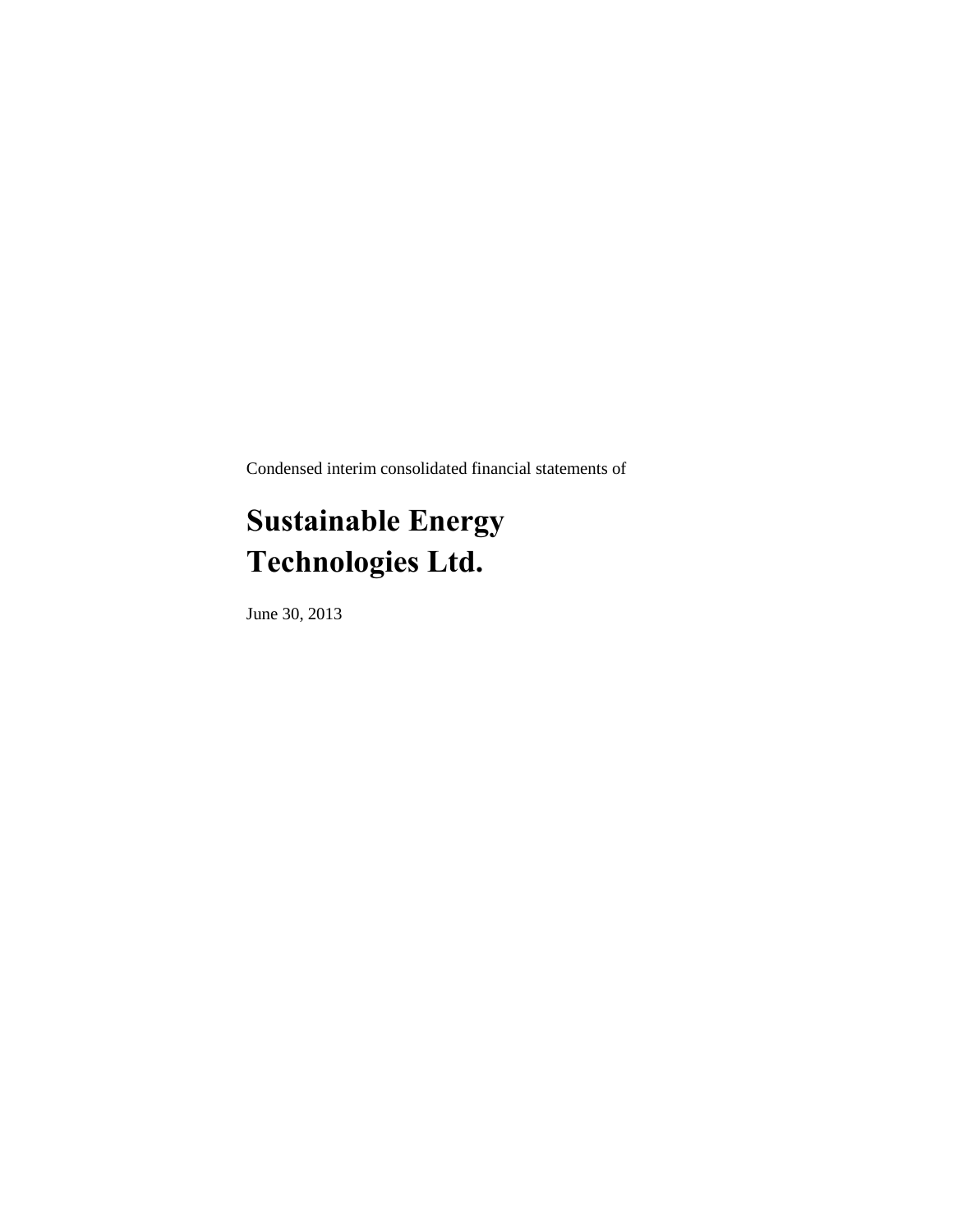June 30, 2013

## Table of contents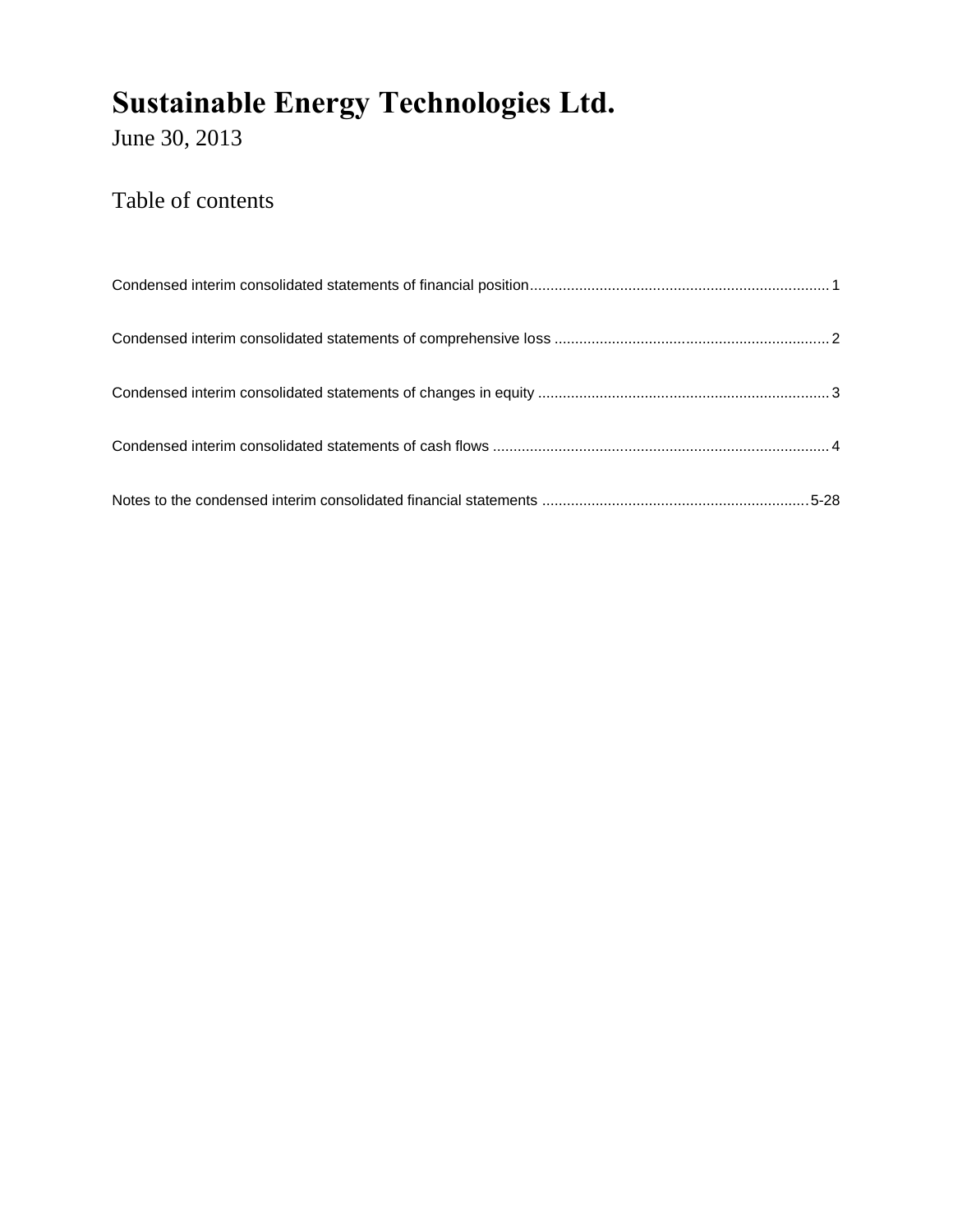Condensed interim consolidated statements of financial position

Stated in Canadian dollars

(Unaudited)

|                                               |             | <b>June 30,</b> | September 30,  |
|-----------------------------------------------|-------------|-----------------|----------------|
|                                               | <b>Note</b> | 2013            | 2012           |
|                                               |             | \$              | \$             |
| <b>Assets</b>                                 |             |                 |                |
| Current:                                      |             |                 |                |
| Cash                                          |             | 166,186         | 256,104        |
| Accounts receivable and advances              |             | 439,406         | 913,426        |
| Inventory                                     | $\sqrt{3}$  | 2,834,851       | 2,712,004      |
| Prepaid expenses and deposits                 |             | 323,222         | 168,587        |
|                                               |             | 3,763,665       | 4,050,121      |
| Non-current:                                  |             |                 |                |
|                                               |             |                 |                |
| Development costs                             | 4           | 668,332         | 937,692        |
| Capital assets                                | 5           | 178,536         | 96,575         |
|                                               |             | 4,610,533       | 5,084,388      |
| <b>Liabilities</b>                            |             |                 |                |
| Current:                                      |             |                 |                |
| Accounts payable and accrued liabilities      |             | 2,178,462       | 1,816,285      |
| Bank debt                                     | 6           | 1,131,329       | 1,443,830      |
| Due to director                               | 17          | 100,000         |                |
| Energy Northwest obligation - current portion | 8           | 55,132          | 45,700         |
| Government grant obligation - current portion | 9           | 47,000          | 40,382         |
|                                               |             | 3,511,923       | 3,346,197      |
| Non-current:                                  |             |                 |                |
| Deferred lease inducement                     |             | 74,100          |                |
| <b>Energy Northwest obligation</b>            | 8           | 51,440          | 44,900         |
| Government grant obligation                   | 9           | 148,765         | 176,354        |
| <b>Debentures</b>                             | 10          | 551,392         | 544,711        |
| Preferred shares                              | 11          | 10,790,855      | 7,929,418      |
|                                               |             | 15,128,475      | 12,041,580     |
| Shareholders' equity (deficiency)             |             |                 |                |
| Share capital                                 | 12          | 5,004,531       | 5,004,531      |
| Warrants                                      | 13          | 459,958         | 2,270,651      |
| Equity component of preferred shares          | 11          | 4,084,112       | 3,387,391      |
|                                               |             |                 |                |
| Share-based payment reserve                   |             | 7,578,934       | 5,317,378      |
| Foreign currency translation reserve          |             | (133, 259)      | (184, 625)     |
| Deficit                                       |             | (27, 512, 218)  | (22, 752, 518) |
|                                               |             | (10, 517, 942)  | (6,957,192)    |
|                                               |             | 4,610,533       | 5,084,388      |

*Going concern (Note 2(b)), Commitments (note 22) and Subsequent events (note 24) The accompanying notes are an integral part of these consolidated financial statements*

On behalf of the Board:

 $\{signed\}$   $\{\{square\}$ 

Michael Carten, Director Robert Penner, Director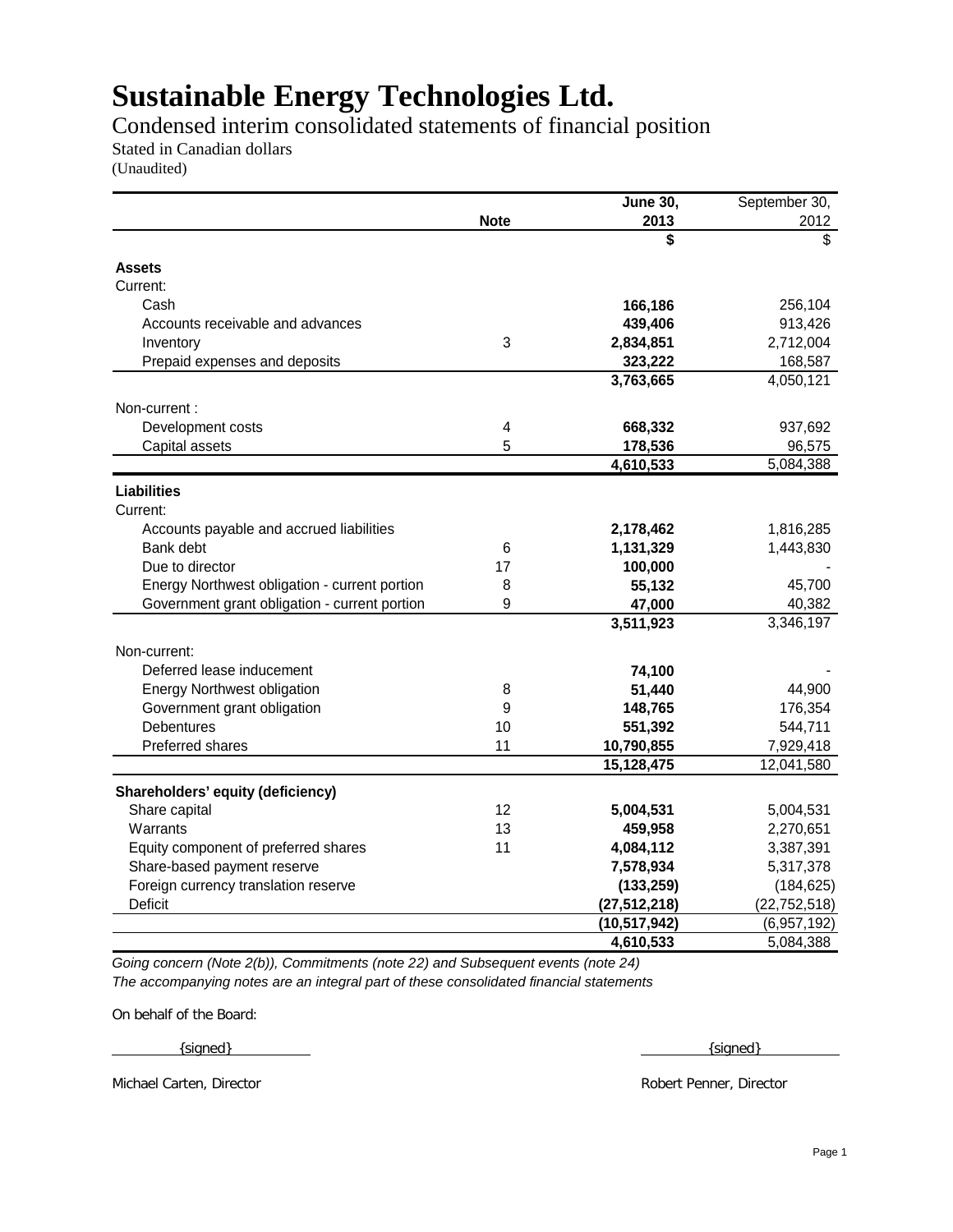Condensed interim consolidated statements of loss and comprehensive loss For the three month and nine month periods ended June 30,

Stated in Canadian dollars

(Unaudited)

|                                             | Three months ended |             | Nine months ended |               |               |
|---------------------------------------------|--------------------|-------------|-------------------|---------------|---------------|
|                                             | <b>Note</b>        | 2013        | 2012              | 2013          | 2012          |
|                                             |                    | \$          | \$                | \$            | \$            |
| Sales                                       |                    | 15,819      | 516,426           | 132,748       | 2,414,628     |
| Cost of goods sold                          |                    | (15,587)    | 490,574           | 62,723        | 1,976,698     |
| Gross margin                                |                    | 31,406      | 25,852            | 70,025        | 437,930       |
| Expenses                                    |                    |             |                   |               |               |
| General and administrative                  | 17                 | 357,880     | 481,595           | 1,034,097     | 1,280,162     |
| Operations                                  | 17                 | 190,680     | 263,602           | 575,189       | 857,971       |
| Product research and development            |                    | 287,296     | 139,121           | 730,812       | 517,603       |
| Selling and marketing                       |                    | 144,750     | 119,360           | 384,100       | 468,522       |
|                                             |                    | 980,606     | 1,003,678         | 2,724,198     | 3,124,258     |
| Loss before undernoted items                |                    | (949, 200)  | (977, 826)        | (2,654,173)   | (2,686,328)   |
| Financing costs                             | 18                 | (897, 550)  | (655, 013)        | (2, 424, 288) | (1,939,873)   |
| Other income                                | 20                 | 3,148       | 27                | 318,761       | 10,078        |
| <b>Net loss</b>                             |                    | (1,843,602) | (1,632,812)       | (4,759,700)   | (4,616,123)   |
| Foreign currency adjustment to equity       |                    | (18, 299)   | (81, 552)         | (51, 365)     | 75,189        |
| <b>Total comprehensive loss</b>             |                    | (1,861,901) | (1,714,364)       | (4,811,065)   | (4, 540, 934) |
| Loss per common share                       |                    |             |                   |               |               |
| Basic and diluted                           |                    | (0.09)      | (0.08)            | (0.23)        | (0.23)        |
|                                             |                    |             |                   |               |               |
| Weighted average number of<br>common shares |                    |             |                   |               |               |
| Basic and diluted                           | 12                 | 20,915,597  | 20,207,992        | 20,915,597    | 20,207,992    |

*The accompanying notes are an integral part of these consolidated financial statements.*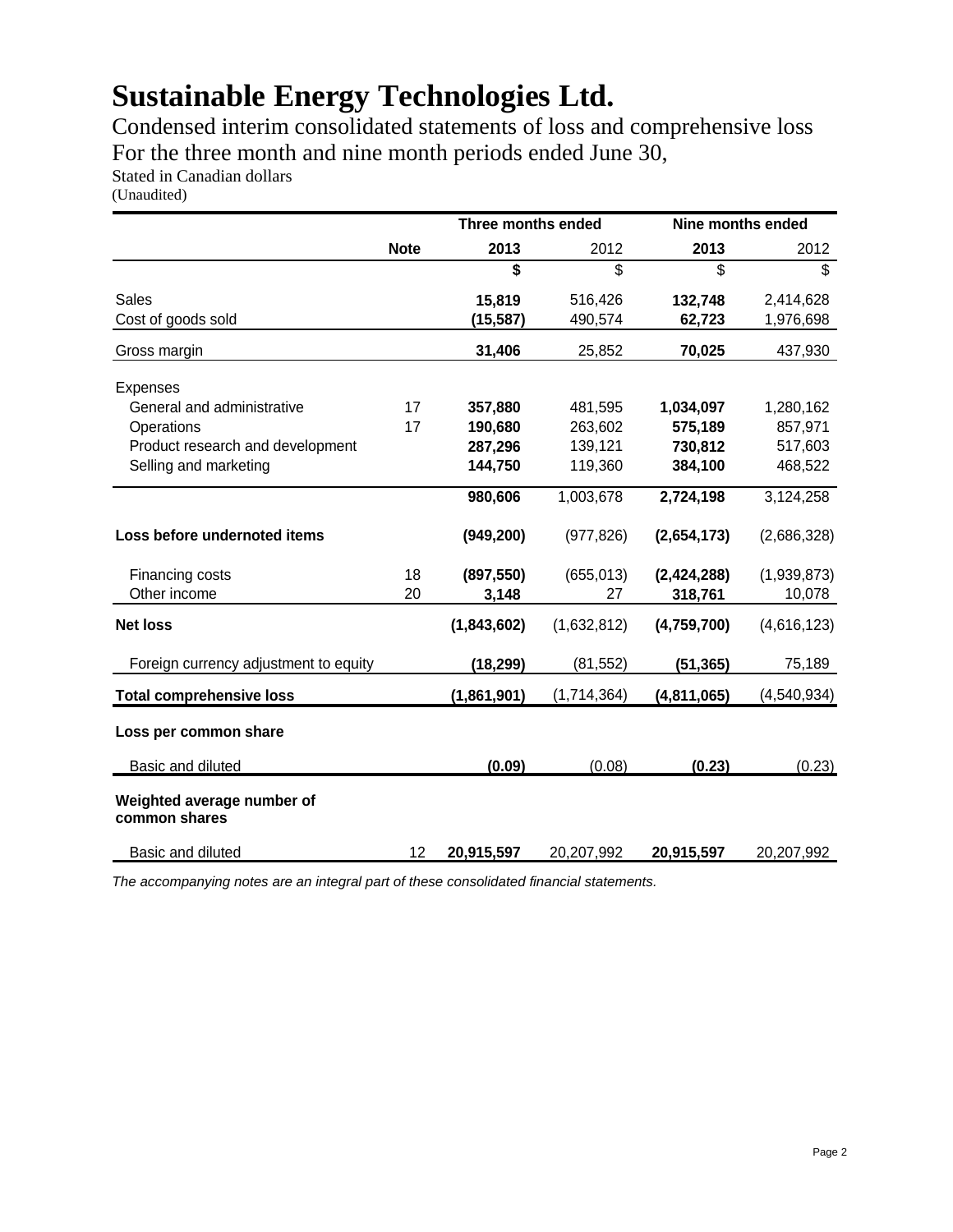Condensed interim consolidated statement of change in equity For the three month and nine month periods ended June 30,

Stated in Canadian dollars

(Unaudited)

|                                      | <b>Share</b><br><b>Capital</b> | <b>Share based</b><br>payment<br>reserve | <b>Warrants</b> | <b>Equity</b><br>component of<br>preferred<br>shares | <b>Equity</b><br>component of<br>convertible<br>debentures | <b>Deficit</b> | Foreign<br>currency<br>translation<br>reserve | <b>Total</b>   |
|--------------------------------------|--------------------------------|------------------------------------------|-----------------|------------------------------------------------------|------------------------------------------------------------|----------------|-----------------------------------------------|----------------|
|                                      |                                | \$                                       | \$.             | \$.                                                  |                                                            | \$             |                                               |                |
| Balance, October 1, 2012             | 5,004,531                      | 5,317,378                                | 2,270,651       | 3,387,391                                            |                                                            | (22, 752, 518) | (184, 625)                                    | (6,957,192)    |
| Loss for the period                  |                                |                                          |                 |                                                      |                                                            | (4,759,700)    |                                               | (4,759,700)    |
| Other comprehensive gain(loss)       |                                |                                          |                 |                                                      |                                                            |                | 51,366                                        | 51,366         |
| Issue of share capital               |                                |                                          |                 |                                                      |                                                            |                |                                               |                |
| Warrants issued                      |                                |                                          | 459,958         |                                                      |                                                            |                |                                               | 459,958        |
| Warrants expired                     |                                | 2,270,651                                | (2,270,651)     |                                                      |                                                            |                |                                               |                |
| Equity component of debenture        |                                |                                          |                 |                                                      | 27,968                                                     |                |                                               | 27,968         |
| Conversion of debenture              |                                |                                          |                 | 247,939                                              | (27, 968)                                                  |                |                                               | 219,971        |
| Equity component of preferred shares |                                |                                          |                 | 448,782                                              |                                                            |                |                                               | 448,782        |
| Share based payments                 |                                | (9,095)                                  |                 |                                                      |                                                            |                |                                               | (9,095)        |
| Balance, June 30, 2013               | 5,004,531                      | 7,578,934                                | 459,958         | 4,084,112                                            |                                                            | (27, 512, 218) | (133, 259)                                    | (10, 517, 942) |
| Balance, October 1, 2011             | 34,258,068                     | 4,819,067                                | 2,275,418       | 3,184,383                                            |                                                            | (47, 434, 153) | (171,906)                                     | (3,069,123)    |
| Loss for the period                  |                                |                                          |                 |                                                      |                                                            | (4,788,029)    |                                               | (4,788,029)    |
| Other comprehensive gain(loss)       |                                |                                          |                 |                                                      |                                                            |                | 247,095                                       | 247,095        |
| Issue of share capital               | 746,463                        |                                          |                 |                                                      |                                                            |                |                                               | 746,463        |
| Warrants issued                      |                                |                                          | 362,411         |                                                      |                                                            |                |                                               | 362,411        |
| Warrants expired                     |                                | 443,750                                  | (443, 750)      |                                                      |                                                            |                |                                               |                |
| Equity component of preferred shares |                                |                                          |                 | 226,158                                              |                                                            |                |                                               | 226,158        |
| Share based payments                 |                                | 85,209                                   |                 |                                                      |                                                            |                |                                               | 85,209         |
| <b>Balance, June 30, 2012</b>        | 35,004,531                     | 5,348,026                                | 2,194,079       | 3,410,541                                            |                                                            | (52, 222, 182) | 75,189                                        | (6, 189, 816)  |

*The accompanying notes are an integral part of these consolidated financial statements.*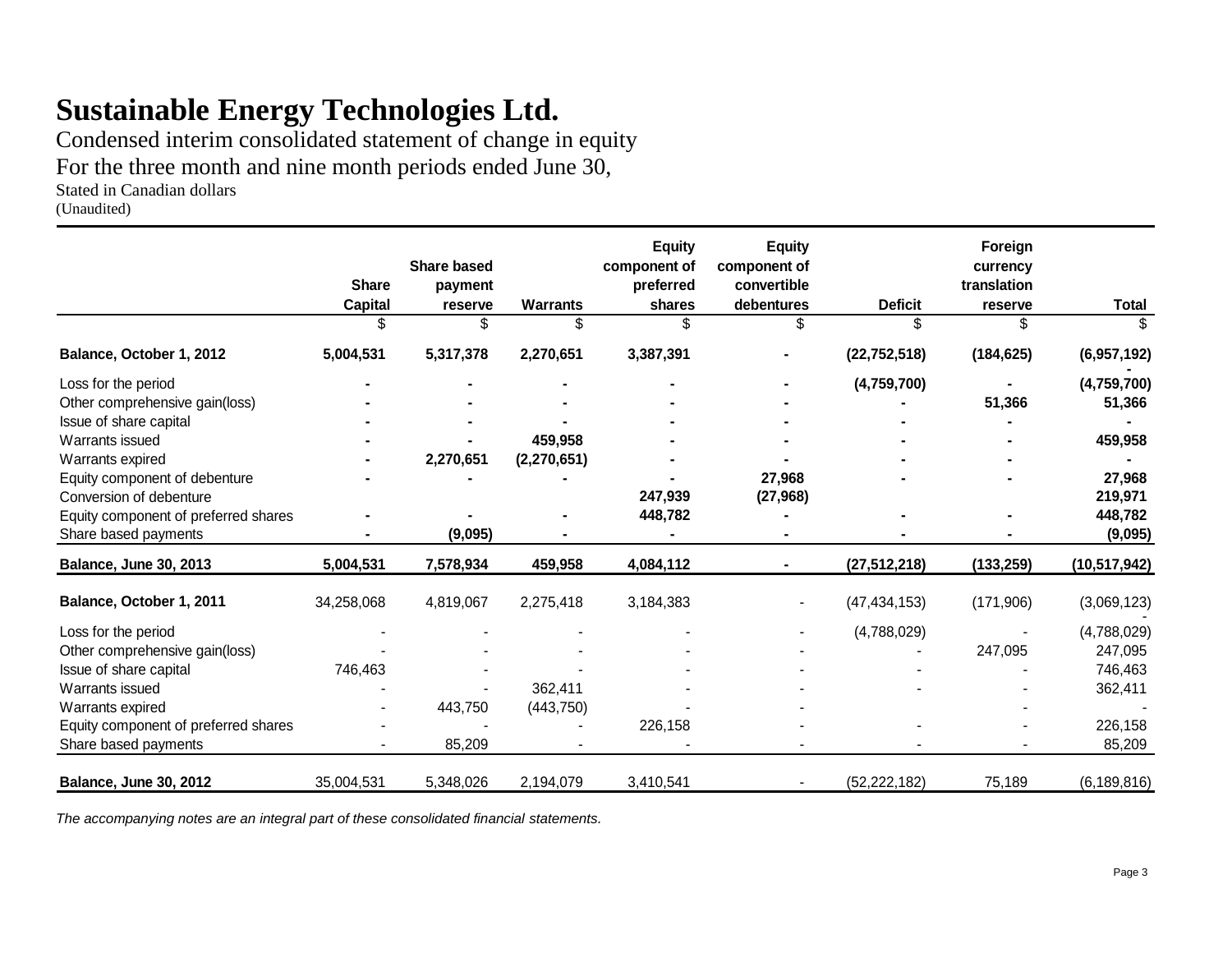Condensed interim consolidated statements of cash flows For the three month and nine month periods ended June 30, Stated in Canadian dollars

(Unaudited)

|                                              | Three months ended |             | Nine months ended |                         |
|----------------------------------------------|--------------------|-------------|-------------------|-------------------------|
| <b>Note</b>                                  | 2013               | 2012        | 2013              | 2012                    |
|                                              | \$                 | \$          | \$                | $\overline{\mathbb{S}}$ |
| <b>Operating activities</b>                  |                    |             |                   |                         |
| Net loss                                     | (1,843,602)        | (1,632,812) | (4,759,700)       | (4,616,123)             |
| Amortization of capital assets and           |                    |             |                   |                         |
| development costs                            | 114,249            | 74,831      | 331,923           | 237,494                 |
| Amortization of deferred lease inducement    | (3,900)            |             | (3,900)           |                         |
| Share-based payments                         | 12,649             | 39,726      | (9,095)           | 85,209                  |
| Finance costs                                | 897,551            | 655,013     | 2,424,288         | 1,939,873               |
| Write down of capital assets                 |                    | 44,458      | 2,246             | 44,458                  |
| Unrealized foreign exchange loss (gain)      | 2,691              | (105, 261)  | 6,859             | 34,974                  |
|                                              | (820, 362)         | (924, 045)  | (2,007,379)       | (2, 274, 115)           |
| Net change in non-cash working capital<br>21 | 261,804            | 1,030,850   | 664,860           | 1,177,210               |
| Cash flow used in operating activities       | (558, 558)         | 106,805     | (1, 342, 519)     | (1,096,905)             |
|                                              |                    |             |                   |                         |
| <b>Financing activities</b><br>Bank debt     | 173,058            | (35, 678)   | (312, 501)        | 116,660                 |
| Proceeds from preferred shares               | 600,000            |             | 1,100,000         | 1,000,000               |
| Cost of issuing preferred shares             |                    |             |                   |                         |
| Proceeds from convertible debenture          |                    |             | 500,000           | (36, 156)               |
| Proceeds from debenture                      |                    | 699,875     |                   | 699,875                 |
| Due to director                              |                    |             | 100,000           |                         |
| Repayment of government contribution         | (9,000)            |             | (11,000)          |                         |
| Cash financing costs paid                    | (24, 795)          | (20, 537)   | (83, 809)         | (54, 861)               |
|                                              |                    |             |                   |                         |
| Cash flow from financing activities          | 739,263            | 643,660     | 1,292,690         | 1,725,518               |
| <b>Investing activities</b>                  |                    |             |                   |                         |
| Capital asset additions                      | (35, 225)          |             | (35, 225)         | (17, 447)               |
| Cash flow used in investing activities       | (35, 225)          |             | (35, 225)         | (17, 447)               |
| Foreign exchange on cash held in foreign     |                    |             |                   |                         |
| operations                                   | (2, 335)           | (31, 522)   | (4,864)           | (31, 522)               |
| Net change in cash                           | 143,145            | 718,943     | (89, 918)         | 579,644                 |
| Cash, beginning of period                    | 23,041             | 189,522     | 256,104           | 328,821                 |
| Cash, end of period                          | 166,186            | 908,465     | 166,186           | 908,465                 |

*The accompanying notes are an integral part of these consolidated financial statements.*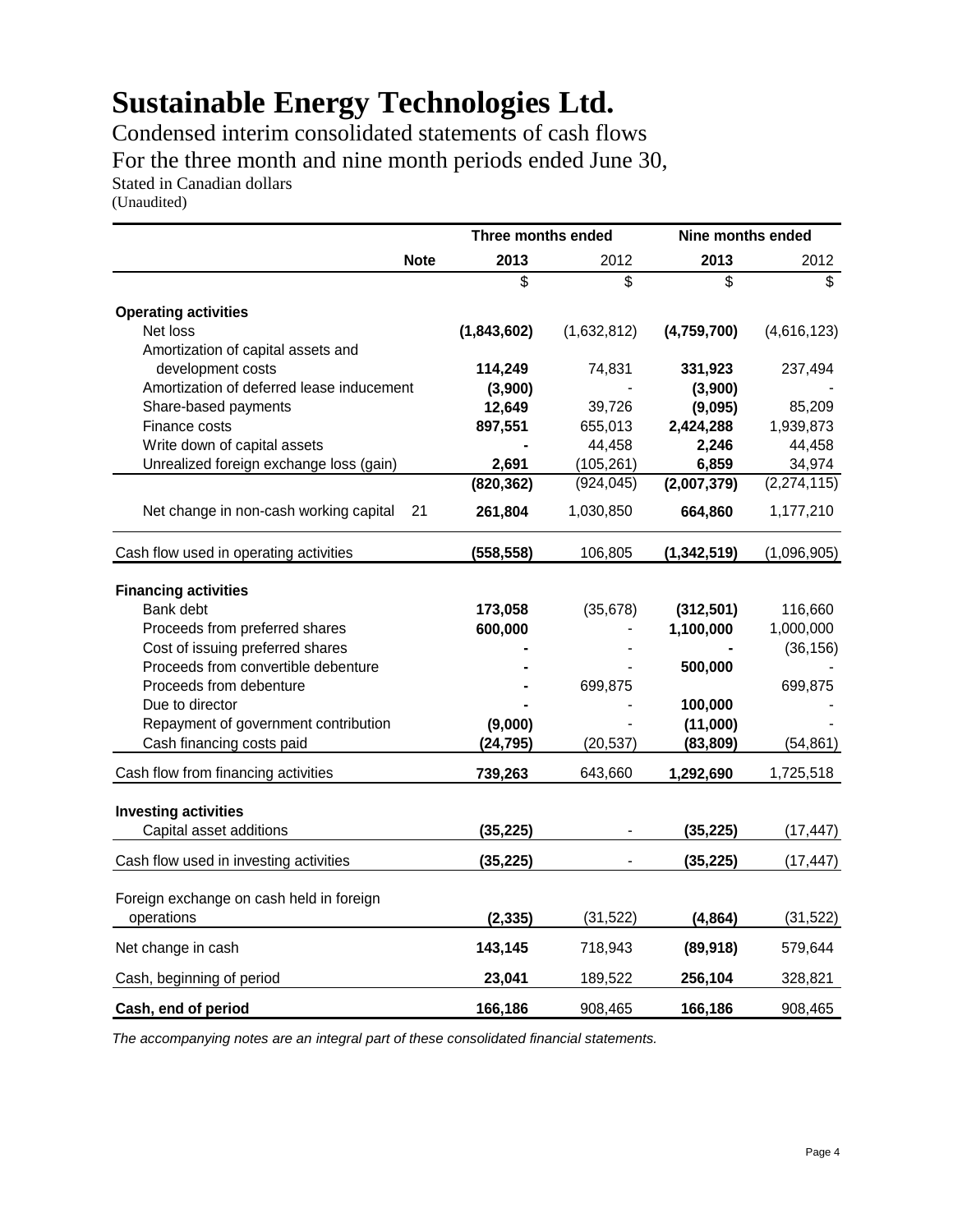Notes to the condensed interim consolidated financial statements June 30, 2013 Stated in Canadian dollars (Unaudited)

### **1. Description of the business**

Sustainable Energy Technologies Ltd ("Sustainable Energy", "Sustainable" or the "Company"), incorporated under the Business Corporations Act of Alberta, develops and manufactures advanced power inverters for the emerging alternative and renewable energy industry - solar photovoltaic ("PV") systems, small wind turbines, fuel cells and all forms of energy storage. The Company is a publicly traded company headquartered at 609-14th St NW, Calgary, Alberta, Canada and its shares trade on the Toronto Stock Exchange Venture Exchange "TSX-V" under the symbol "STG".

#### **2. Basis of preparation**

#### **(a) Statement of compliance**

These unaudited condensed interim consolidated financial statements ("the financial statements") were prepared by management in accordance with International Accounting Standard ("IAS") 34, "Interim Financial Reporting" using accounting policies consistent with International Financial Reporting Standards (" IFRS"), as issued by the International Accounting Standards Board (" IASB"). The financial statements do not comprise all of the information required for annual audited consolidated financial statements and therefore should be read in conjunction with the annual audited consolidated financial statements for the year ended September 30, 2012, which were prepared in accordance with IFRS. These unaudited condensed interim consolidated financial statements follow the same accounting policies as outlined in the notes 2 and 4 to the audited consolidated financial statements for the year ended September 30, 2012.

The preparation of financial statements requires the use of certain critical accounting estimates. It also requires management to exercise judgment in applying the Company's accounting policies. The areas involving a higher degree of judgment or complexity, or areas where assumptions and estimates are significant to the financial statements are consistent with those disclosed in Note 3 of the September 30, 2012 audit consolidated financial statements

These financial statements were approved and authorized for issuance by the Board of Directors of Company on August 28, 2013.

### **(b) Going concern**

The unaudited condensed interim consolidated financial statements were prepared on a going concern basis. The going concern basis assumes that the Company will continue in operation for the foreseeable future and will be able to realize its assets and discharge its liabilities and commitments in the normal course of business.

At June 30, 2013, the Company had not yet achieved profitable operations since its inception and accumulated a deficit of \$27,512,218 after a reclassification of \$30,000,000 from share capital (2012 - \$52,222,182) and recognized a cash flow deficiency in 2013 of \$1,342,519 (2012 - \$1,096,905). Whether and when the Company can attain profitability and positive cash flows from operations is uncertain. The lack of profitable operations and cash flow deficiency may cast significant doubt on the Company's ability to continue as a going concern, the Company had a working capital surplus of \$251,742 at June 30, 2013 (2012 - \$1,185,017).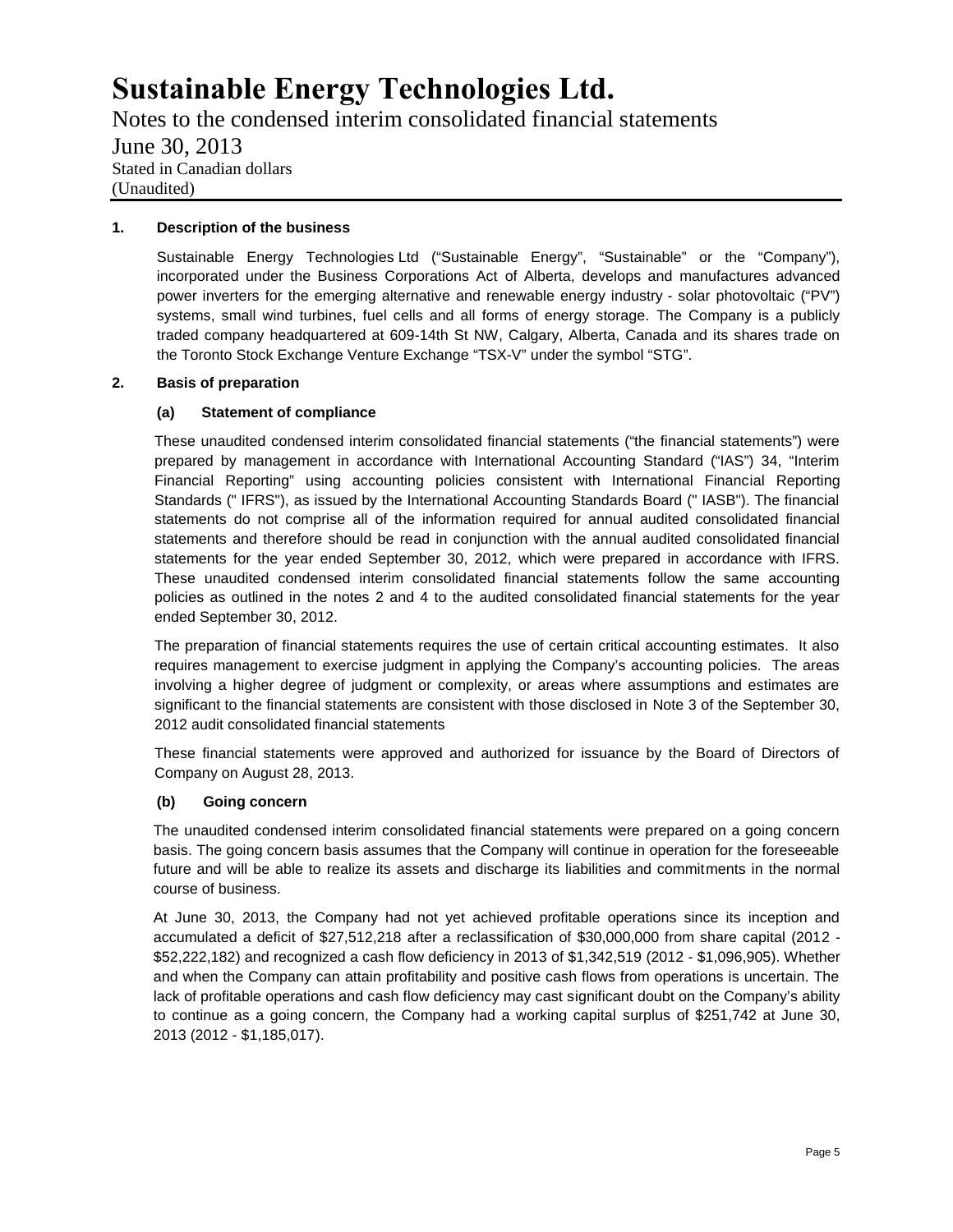Notes to the condensed interim consolidated financial statements June 30, 2013 Stated in Canadian dollars (Unaudited)

## **2. Basis of preparation (continued)**

## **(b) Going concern (continued)**

The ability to continue as a going concern is dependent on completing equity or debt financings or generating profitable operations in the future in order to meet liabilities as they come due and enable the Company to continue operations. The ability to continue as a going concern may be adversely impacted by the loss of customers and falling sales per customer. To address its financing requirements, the Company will seek financing through the issuance of common shares, First Preferred Shares, Units of STG Markets Limited Partnership and debentures. The outcome of these matters cannot be predicted at this time.

These unaudited condensed interim consolidated financial statements do not include any adjustments which could be significant to the amounts and classification of assets and liabilities that may be necessary should the Company be unable to obtain equity or debt financings or generate profitable operations in the future. Failure to continue as a going concern would require the restatement of assets, liabilities and shareholders' deficiency on a liquidation basis, which could differ materially from the going concern basis.

### **(c) Recently adopted accounting standards:**

Recent accounting pronouncement that have been issued but are not yet effective are consistent with those disclosed in the Company's audited consolidated financial statements for the year ended September 30, 2012.

### **3. Inventory**

The total carrying amount and classification of inventory was as follows:

|                | <b>June 30,</b> | September 30, |
|----------------|-----------------|---------------|
|                | 2013            | 2012          |
|                | S               |               |
| Finished goods | 465,177         | 488,205       |
| Components     | 2,265,789       | 2,119,914     |
| Other          | 103,885         | 103,885       |
|                | 2,834,851       | 2,712,004     |

As at June 30, 2013, \$2,834,851 (2012 - \$3,167,736) of inventory was carried at cost and \$Nil was carried at net realizable value.

### **4. Development costs**

|                                                        | June 30, | September 30, |
|--------------------------------------------------------|----------|---------------|
| <b>Carrying value</b>                                  | 2013     | 2012          |
|                                                        |          |               |
| Development of wind turbine technology                 |          |               |
| Development of power electronics intellectual property | 668,330  | 937,690       |
| Development of power electronics platform              |          |               |
| Total                                                  | 668,332  | 937,692       |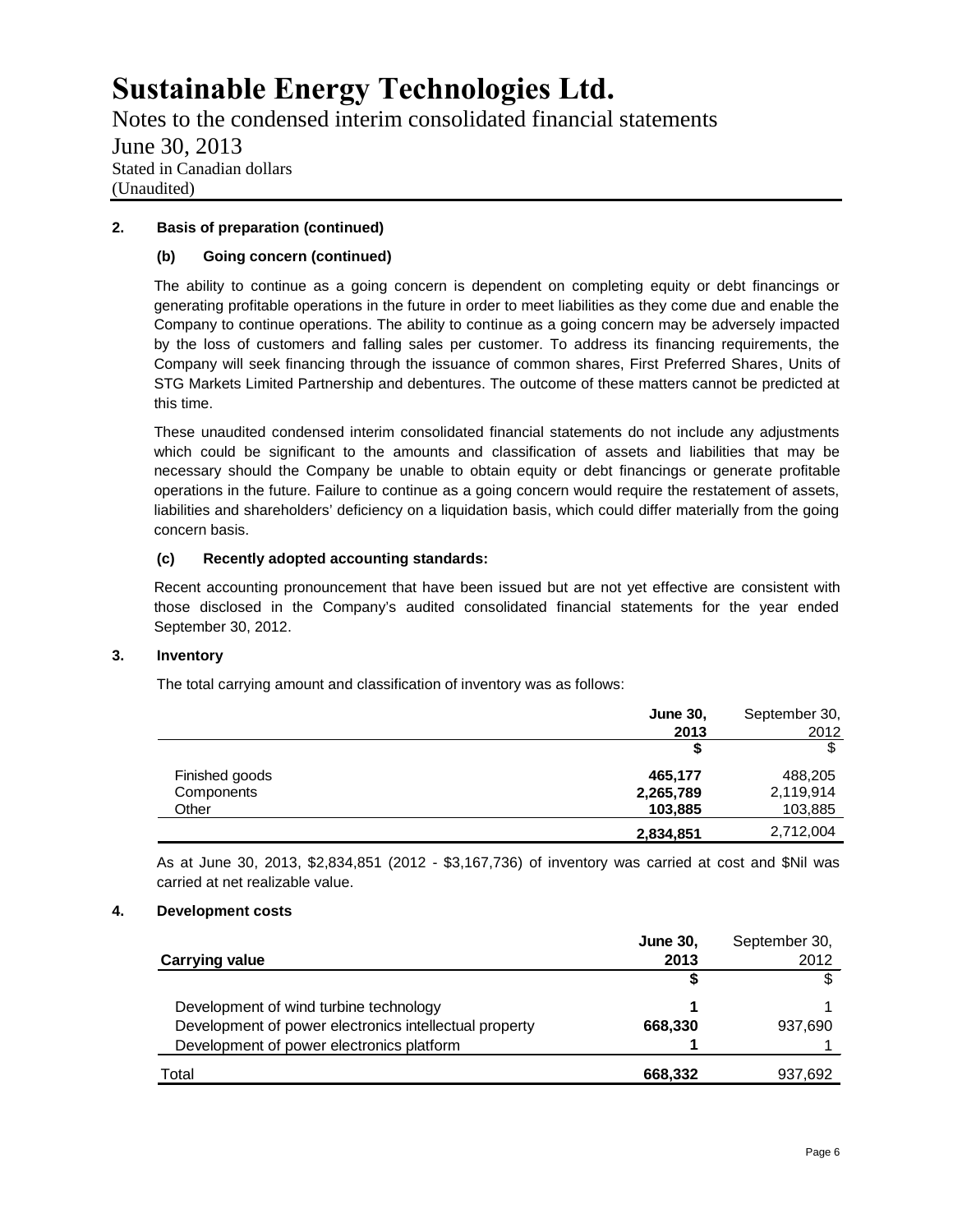Notes to the condensed interim consolidated financial statements June 30, 2013 Stated in Canadian dollars (Unaudited)

## **4. Development costs (continued)**

| Cost                                                              | <b>Development</b><br>of wind<br>turbine<br>technology | <b>Development</b><br>of power<br>electronics<br>intellectual<br>property | <b>Development</b><br>of power<br>electronics<br>platform | Total                   |
|-------------------------------------------------------------------|--------------------------------------------------------|---------------------------------------------------------------------------|-----------------------------------------------------------|-------------------------|
|                                                                   | S                                                      | S                                                                         | S                                                         | \$                      |
| Balance October 1, 2011<br>Foreign currency translation           | 1,894,618                                              | 3,938,948<br>(203,500)                                                    | 1,460,739<br>(16,900)                                     | 7,294,305<br>(220, 400) |
| <b>Balance September 30, 2012</b><br>Foreign currency translation | 1,894,618                                              | 3,735,448<br>151,142                                                      | 1,443,839<br>12,385                                       | 7,073,905<br>163,527    |
| Balance June 30, 2013                                             | 1,894,618                                              | 3,886,590                                                                 | 1,456,224                                                 | 7,237,432               |

| <b>Accumulated amortization</b><br>and impairment                                 | <b>Development</b><br>of wind<br>turbine<br>technology | <b>Development</b><br>of power<br>electronics<br>intellectual<br>property | <b>Development</b><br>of power<br>electronics<br>platform | <b>Total</b>                    |
|-----------------------------------------------------------------------------------|--------------------------------------------------------|---------------------------------------------------------------------------|-----------------------------------------------------------|---------------------------------|
|                                                                                   | \$                                                     | \$                                                                        | \$                                                        | \$                              |
| Balance October 1, 2011<br>Amortization                                           | 1,894,617                                              | 2,545,774<br>395,546                                                      | 1,460,738<br>۰                                            | 5,901,129<br>395,546            |
| Foreign currency translation                                                      |                                                        | (143,562)                                                                 | (16,900)                                                  | (160, 462)                      |
| <b>Balance September 30, 2012</b><br>Amortization<br>Foreign currency translation | 1,894,617                                              | 2,797,758<br>296,026<br>124,476                                           | 1,443,838<br>12,385                                       | 6,136,213<br>296,026<br>136,861 |
| Balance June 30, 2013                                                             | 1,894,617                                              | 3,218,260                                                                 | 1,456,223                                                 | 6,569,100                       |

Depreciation of the intangible asset is included in the condensed interim consolidated statement of loss and comprehensive loss under the line item product research and development.

## **5. Capital assets**

|                                 | <b>June 30,</b> | September 30, |
|---------------------------------|-----------------|---------------|
|                                 | 2013            | 2012          |
|                                 | ¢               | \$            |
| Carrying value                  |                 |               |
| Computer equipment and software | 17,503          | 19,507        |
| Lab equipment                   | 34,072          | 51,107        |
| Furniture and equipment         | 124,844         | 23,422        |
| Dies and molds                  | 2,117           | 2,539         |
| Total                           | 178,536         | 96,575        |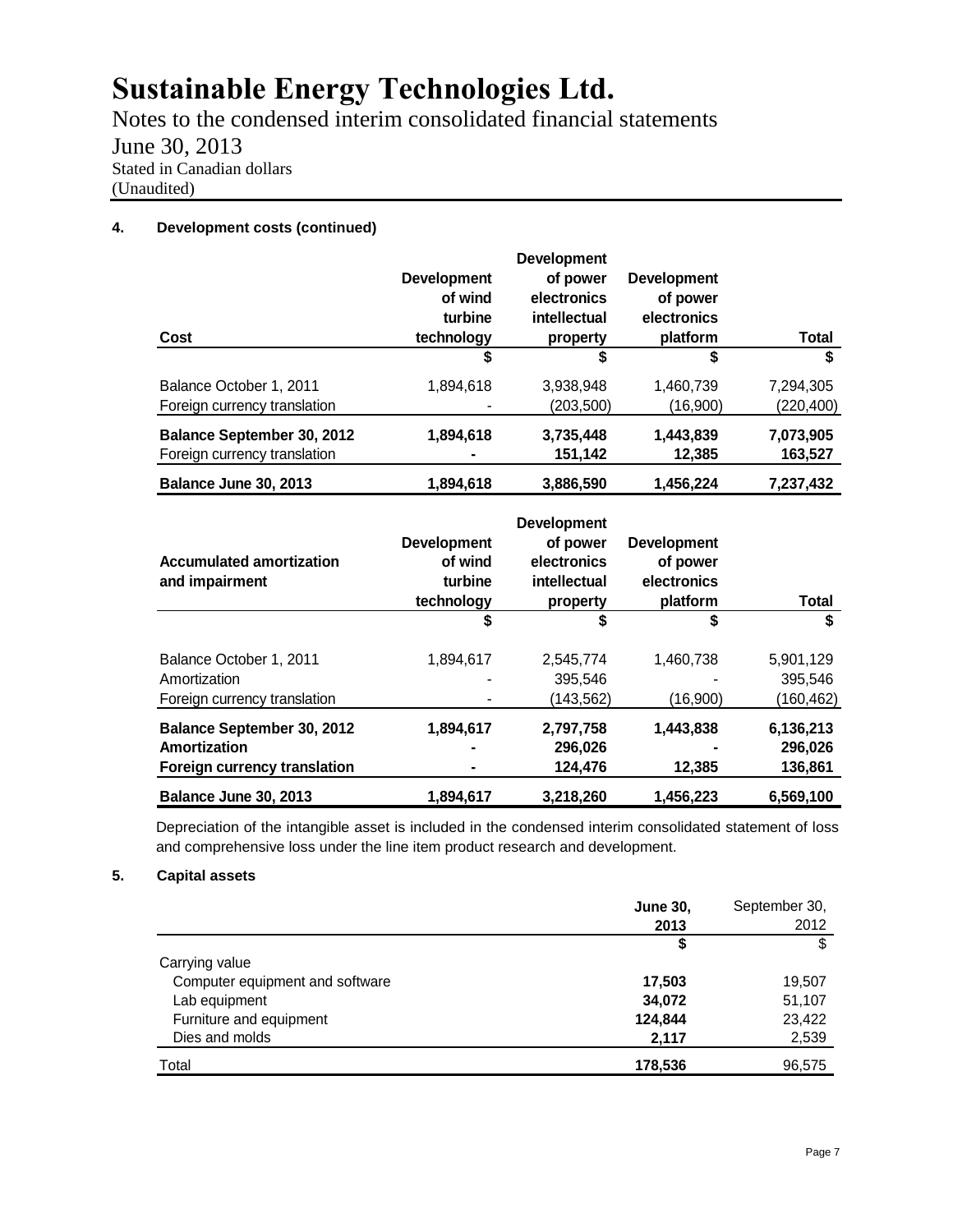Notes to the condensed interim consolidated financial statements June 30, 2013 Stated in Canadian dollars (Unaudited)

## **5. Capital assets (continued)**

| Cost                       | Computer<br>equipment<br>and<br>software | Lab<br>equipment | <b>Furniture</b><br>and<br>equipment | Dies and<br>models       | Total     |
|----------------------------|------------------------------------------|------------------|--------------------------------------|--------------------------|-----------|
|                            | \$                                       | \$               |                                      | \$                       | \$        |
| Balance September 30, 2012 | 477.011                                  | 580,984          | 136,236                              | 35.797                   | 1,230,028 |
| Additions                  | 1,334                                    | 533              | 118,237                              | -                        | 120.104   |
| <b>Disposals</b>           | $\blacksquare$                           |                  | (29, 933)                            | $\overline{\phantom{a}}$ | (29, 933) |
| Balance March 31, 2013     | 478,345                                  | 581,517          | 224,540                              | 35,797                   | 1,320,199 |

| <b>Accumulated amortization</b> | Computer<br>equipment |           | <b>Furniture</b> |                          |           |
|---------------------------------|-----------------------|-----------|------------------|--------------------------|-----------|
| and impairment                  | and                   | Lab       | and              | Dies and                 |           |
|                                 | software              | equipment | equipment        | models                   | Total     |
|                                 | \$                    | \$        |                  | \$                       | \$        |
| Balance September 30, 2012      | 457,504               | 529,877   | 112.814          | 33.258                   | 1,133,453 |
| Amortization                    | 3,338                 | 17,568    | 14,569           | 422                      | 35,897    |
| <b>Disposals</b>                |                       |           | (27, 687)        | $\overline{\phantom{a}}$ | (27, 687) |
| Balance March 31, 2013          | 460.842               | 547.445   | 99,696           | 33,680                   | 1,141,663 |

|                            | Computer  |           |           |          |           |
|----------------------------|-----------|-----------|-----------|----------|-----------|
|                            | equipment |           | Furniture |          |           |
|                            | and       | Lab       | and       | Dies and |           |
| Cost                       | software  | equipment | equipment | models   | Total     |
|                            | \$        | \$        | \$        | \$       | \$        |
| Balance October 1, 2011    | 483,385   | 578,872   | 160,801   | 43.189   | 1,266,247 |
| Additions                  | 8,364     | 2,112     | 4,223     | 4.648    | 19,347    |
| <b>Disposals</b>           | (14,738)  |           | (28, 788) | (12,040) | (55, 566) |
| Balance September 30, 2012 | 477.011   | 580.984   | 136.236   | 35.797   | 1.230.028 |

|                            | Computer  |           |           |           |           |
|----------------------------|-----------|-----------|-----------|-----------|-----------|
| Accumulated amortization   | equipment |           | Furniture |           |           |
| and impairment             | and       | Lab       | and       | Dies and  |           |
|                            | software  | equipment | equipment | models    | Total     |
|                            | \$        | \$        |           | S         | \$.       |
| Balance October 1, 2011    | 452.441   | 504.866   | 120.345   | 36,059    | 1,113,711 |
| Amortization               | 19,354    | 25,020    | 8,693     | 9,667     | 62,734    |
| <b>Disposals</b>           | (14, 291) | (9)       | (16, 224) | (12, 468) | (42,992)  |
| Balance September 30, 2012 | 457,504   | 529,877   | 112.814   | 33.258    | 1,133,453 |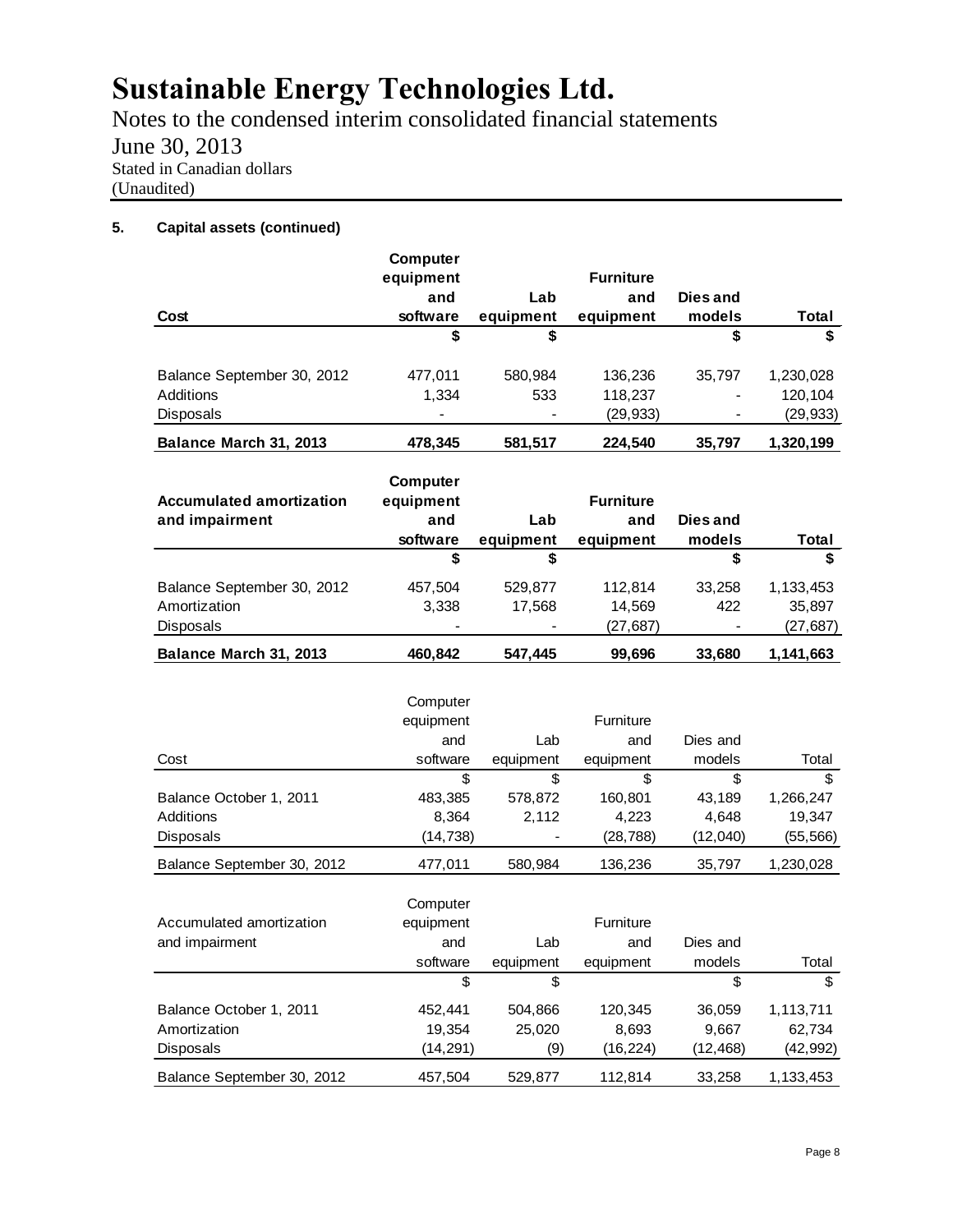Notes to the condensed interim consolidated financial statements June 30, 2013 Stated in Canadian dollars (Unaudited)

### **6. Bank debt**

The Company has a \$1,500,000 operating line of credit. The operating line is secured by Doughty Hanson through an Equity Commitment Agreement. Interest is payable at the bank's prime rate plus 3% (2011 – prime rate plus 2.75%) and amounts outstanding are repayable upon demand.

### **7. Convertible debenture**

On March 15, 2013, the Company issued a \$500,000 six month unsecured subordinated convertible debenture ("Convertible debenture**"**). The convertible debenture bears interest at a rate of 8% per annum and matures on September 15, 2013. The debenture is convertible into redeemable preferred shares at any time by the holder. If the debenture is converted into preferred shares, the preferred shares issued are entitled to receive annual dividends of an amount equal to 8% redemption price payable semi-annually. In the event the annual 8% dividend is not declared and paid, such dividend shall be accretive to the redemption price. The preferred shares are convertible to common shares at a price of \$0.105 and the redeemable preferred shares mature 5 years and 1 day from the date of issuance. The debt component was measured at the issue date at the present value of the cash payment of dividends and principal under the terms of the convertible debenture using a discount rate of 25% and a six month term. The difference between the debt component, the value of the warrants and the face value of convertible debenture is classified as equity component of convertible debentures. The debt component is accreted to its face value through a charge to net loss using the effective interest method.

The Company incurred transaction costs related to the issue of the convertible debenture of \$5,501. The effective interest rate on the debentures is estimated to be 28.726%.

On April 16, 2013, the convertible debenture was converted to First Preferred Shares Series 14 and the Company recognized a loss on conversion of \$15,060 in the statement of loss.

The components of the convertible debenture as at June 30, 2013 are as follows:

|                                             | Debt           | Equity         | Warrant        |           |
|---------------------------------------------|----------------|----------------|----------------|-----------|
|                                             | component      | component      | component      |           |
|                                             | of convertible | of convertible | of convertible |           |
|                                             | debenture      | debenture      | debenture      | Total     |
|                                             | \$             | \$             | \$             | \$        |
| Balance at October 1, 2012                  |                |                |                |           |
| Convertible debenture                       | 454.433        | 23,013         | 17.053         | 494,499   |
| Accretion (net of repayments)               | 7.494          |                |                | 7.494     |
| Conversion of debenture to preferred shares | (461,927)      | (23,013)       |                | (484,940) |
| Balance at June 30, 2013                    |                |                | 17,053         | 17,053    |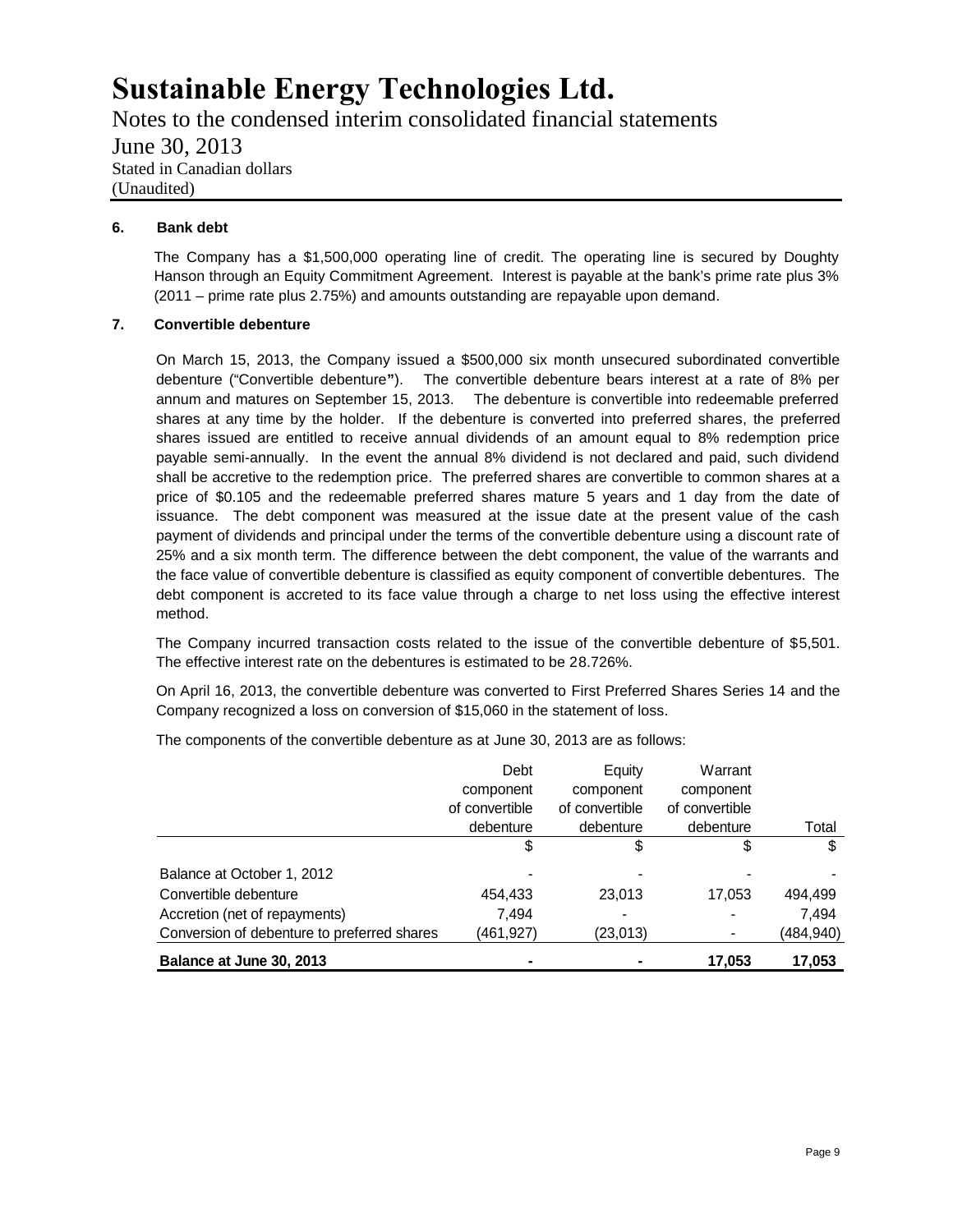Notes to the condensed interim consolidated financial statements June 30, 2013 Stated in Canadian dollars (Unaudited)

## **8. Energy Northwest obligation**

|                                                      | <b>June 30,</b><br>2013 | September 30,<br>2012 |
|------------------------------------------------------|-------------------------|-----------------------|
|                                                      |                         | \$                    |
| Obligation to Energy Northwest (\$96,543 US)         | 106,572                 | 90,600                |
| Less: current portion of Energy Northwest obligation | 51.440                  | 45,700                |
|                                                      | 55,132                  | 44,900                |

Energy Northwest (formerly "Washington Public Power Supply System") made contributions of services to SEL towards the development of SEL's step wave power conversion technology valued at US\$182,178. Under its agreement with SEL, Energy Northwest is entitled to annual compensation for such contribution in an amount equal to 10% of SEL's gross monthly sales: in any year; provided, however, that the compensation payable in any year is not to be less than US\$7,000 and not more than 20% of Energy Northwest's total contribution plus interest calculated at an annual (APR) rate of 20% of the outstanding balance unpaid at the end of the year. Compensation payments are to be completed by January 1, 2016. The obligation is unsecured.

The compensation payable to Energy Northwest in any year until January 1, 2016 is dependent on product sales using the SWPC technology, subject to the above noted annual minimum and maximum thresholds in the year. As the sole basis for the repayment of the loan was linked to future gross sales in SEL, management has determined that the obligation to Energy Northwest contained an embedded derivative and accordingly the loan was required to be accounted for as an embedded derivative in accordance with IAS 39. This requires that the underlying liability and the embedded derivative be recognized at fair value with subsequent changes in value being recognized in the unaudited condensed interim consolidated statement of loss and comprehensive loss each period. Due to the emerging nature of the Company's business, it has not possible to accurately forecast future product sales and the estimated amount payable to Energy Northwest until the end of the term of the Agreement. At September 30, 2012, the Company completed the development of the  $3<sup>rd</sup>$  generation STX inverter, which does not use the SWPC technology, and the Company will cease production of inverters based on the SWPC technology resulting in the minimum compensation being payable in subsequent years.

### **9. Government grant obligation**

### *National Research Council*

The Company entered into an agreement with the National Research Council ("NRC") to fund 60% of the salaries it incurs to commercialize the universal electronic platform to a maximum of \$245,241. The Company has received the maximum amount. A royalty of 1.9% of gross revenue after October 1, 2008 is payable until the National Research Council has recovered one and a half times the amount advanced to the Company or for a period of eleven years after the beginning of the repayment schedule. The remaining payable or potentially payable under the agreement is \$305,920 (2012 - \$321,120).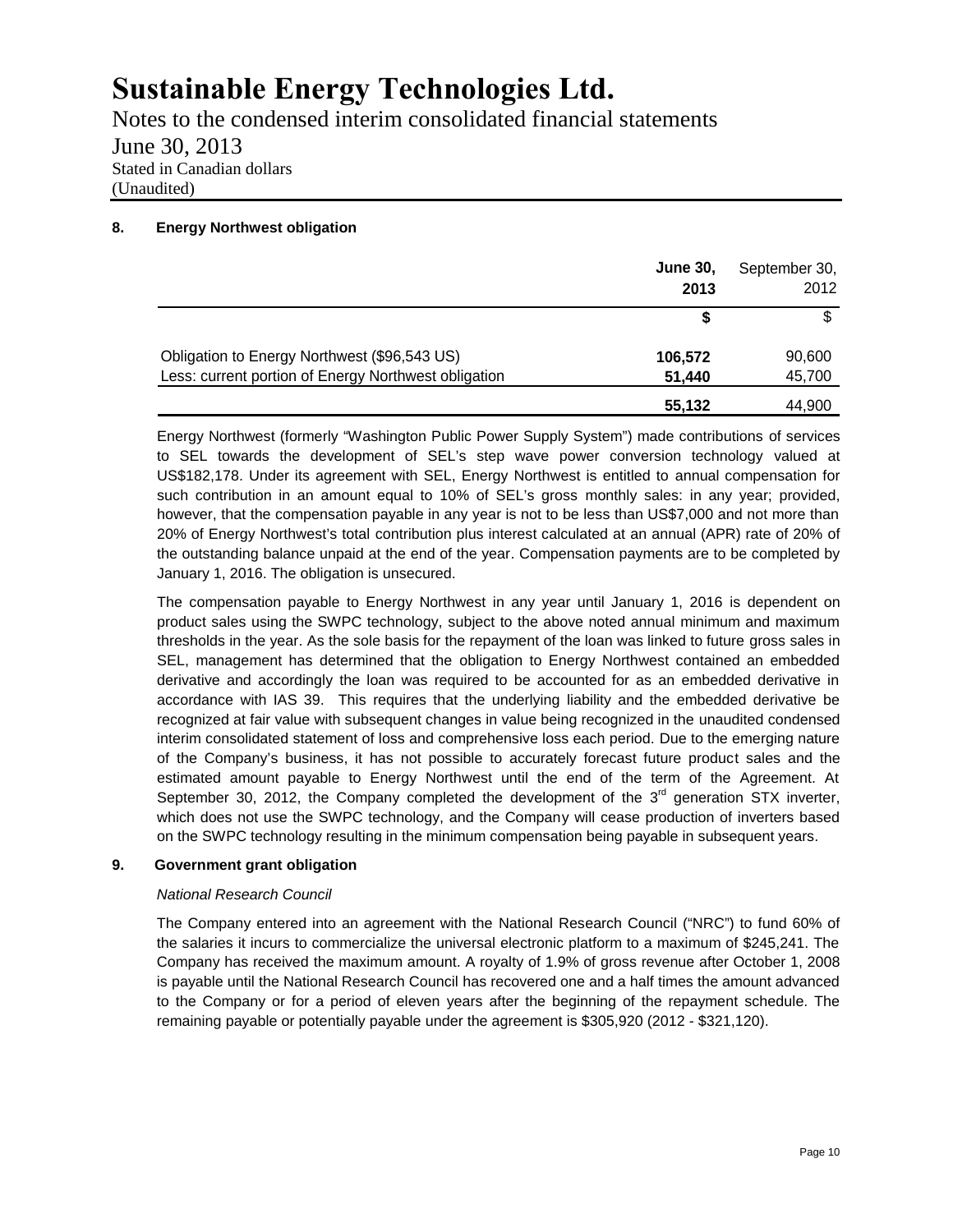Notes to the condensed interim consolidated financial statements June 30, 2013 Stated in Canadian dollars (Unaudited)

## **9. Government grant obligation (continued)**

The carrying amount of the financial liability related to the government grant obligation is the following:

|                        | <b>June 30,</b> | September 30, |
|------------------------|-----------------|---------------|
|                        | 2013            | 2012          |
|                        |                 | \$            |
| Government grant (NRC) | 195,765         | 216,736       |
| Less: current portion  | (47,000)        | (40, 382)     |
| <b>Total</b>           | 148,765         | 176,354       |

### **10. Debentures**

On June 29, 2012, the Company issued \$800,000 in 5-year subordinated debentures ("Debentures**"**), issued at an original issue discount of 12.5% to net the Company \$699,875. The debentures bear interest at a rate of 3% per annum, plus an amount equal to 0.8% of the consolidated revenues realized by the Company and are both payable on a quarterly basis during the term of the debenture. The Debenture is callable by the Company at par at any time after the second anniversary of issue. The debentures are secured by a general security agreement. The principal amount of \$800,000 is repayable in 12 equal quarterly payments commencing 2 years after issuance. The Company incurred transaction costs related to the issue of the debentures of \$39,402. The effective interest rate on the debentures is estimated to be 25.83%.

The royalty payments on the debentures are linked to future gross sales of the Company. Management has determined that the royalty payments were required to be bifurcated and accounted for as an embedded derivative and accordingly the loan was required to be accounted for as an embedded derivative in accordance with IAS 39. This requires that the embedded derivative be recognized at fair value with subsequent changes in value being recognized in the unaudited condensed interim consolidated statement of loss each period. At June 30, 2013, embedded derivative was determined to have a fair value of \$70,211 (2012 - \$Nil).

The required principal and interest repayments only for the next five years are as follows:

| Period ending June 30, 2014 |      | \$24,000 |
|-----------------------------|------|----------|
|                             | 2015 | 287,687  |
|                             | 2016 | 279.667  |
|                             | 2017 | 273,667  |
|                             | 2018 | 271,166  |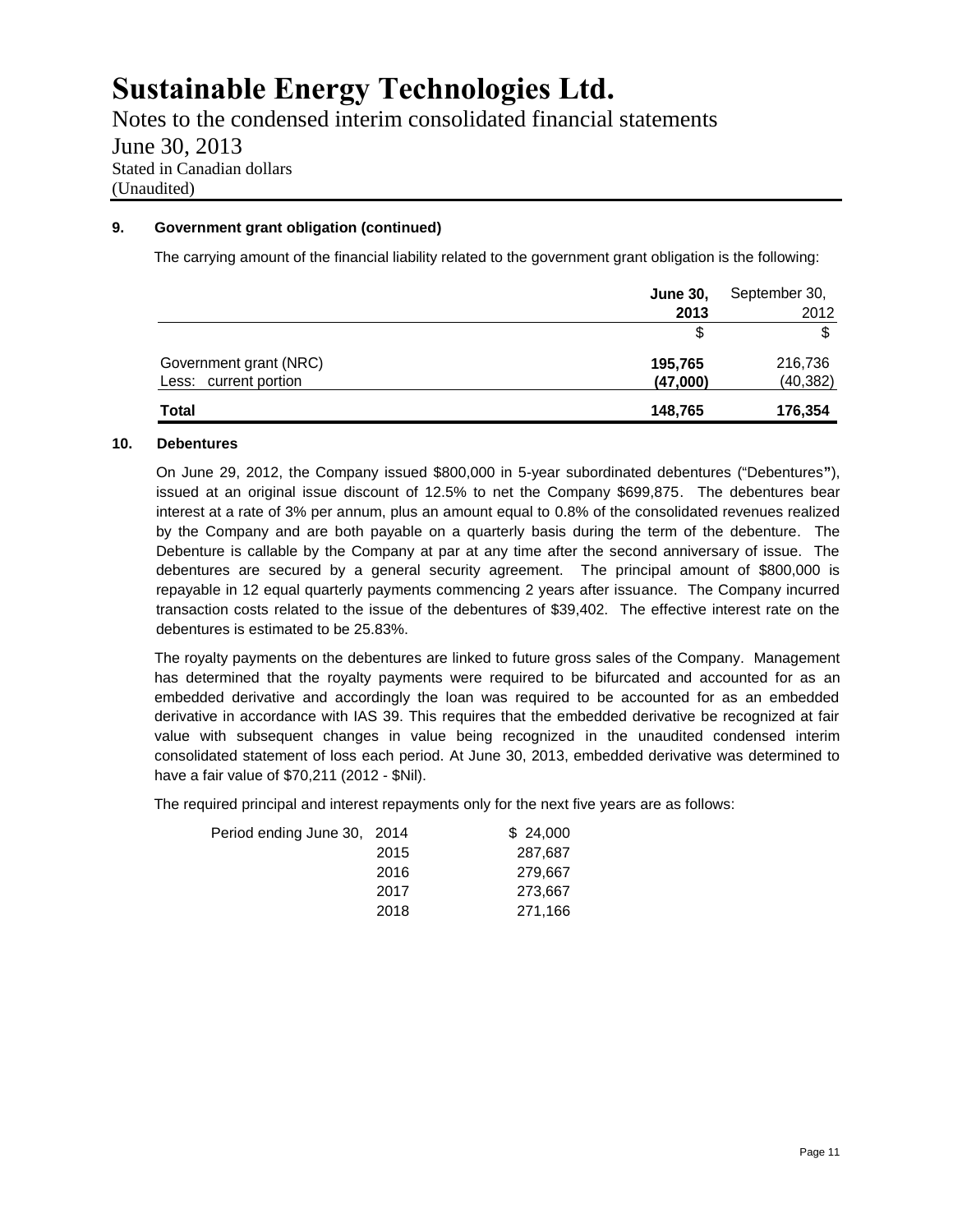Notes to the condensed interim consolidated financial statements June 30, 2013 Stated in Canadian dollars (Unaudited)

## **11. Preferred shares**

|                                | Debt         | Equity       | Warrant      |             |
|--------------------------------|--------------|--------------|--------------|-------------|
|                                | component    | component    | component    |             |
|                                | of preferred | of preferred | of preferred |             |
| Series 7                       | shares       | shares       | shares       | Total       |
|                                | \$           | \$           | \$           | \$          |
| Balance at October 1, 2011     | 4,799,375    | 2,671,095    | 1,278,482    | 8,748,952   |
| Accretion                      | 1,938,009    |              |              | 1,938,009   |
| Conversion of preferred shares | (414,322)    | (205, 761)   |              | (620, 083)  |
| Balance at September 30, 2012  | 6,323,062    | 2,465,334    | 1,278,482    | 10,066,878  |
| Warrants expired               |              |              | (1,278,482)  | (1,278,482) |
| Accretion                      | 1,738,457    |              |              | 1,738,457   |
| Balance at June 30, 2013       | 8,061,519    | 2,465,334    |              | 10,526,853  |

|                               | Debt         | Equity       | Warrant      |         |
|-------------------------------|--------------|--------------|--------------|---------|
|                               | component    | component    | component    |         |
|                               | of preferred | of preferred | of preferred |         |
| Series 9                      | shares       | shares       | shares       | Total   |
|                               | \$           |              | \$           | \$      |
| Balance at October 1, 2011    | 342,337      | 99.981       | ۰            | 442.318 |
| Accretion                     | 116,888      |              |              | 116,888 |
| Balance at September 30, 2012 | 459,225      | 99,981       | ۰            | 559,206 |
| Accretion                     | 90,568       |              |              | 90,568  |
| Balance at June 30, 2013      | 549,793      | 99.981       |              | 649,774 |

|                                      | Debt         | Equity       | Warrant      |           |
|--------------------------------------|--------------|--------------|--------------|-----------|
|                                      | component    | component    | component    |           |
|                                      | of preferred | of preferred | of preferred |           |
| Series 10                            | shares       | shares       | shares       | Total     |
|                                      | \$           | \$           | \$           | \$        |
| Balance at October 1, 2011           |              |              |              |           |
| Preferred shares                     | 440,895      | 413,307      |              | 854,202   |
| Accretion                            | 147,640      |              |              | 147,640   |
| <b>Balance at September 30, 2012</b> | 588,535      | 413,307      |              | 1,001,842 |
| Accretion                            | 112,429      |              |              | 112,429   |
| Balance at June 30, 2013             | 700,964      | 413,307      |              | 1,114,271 |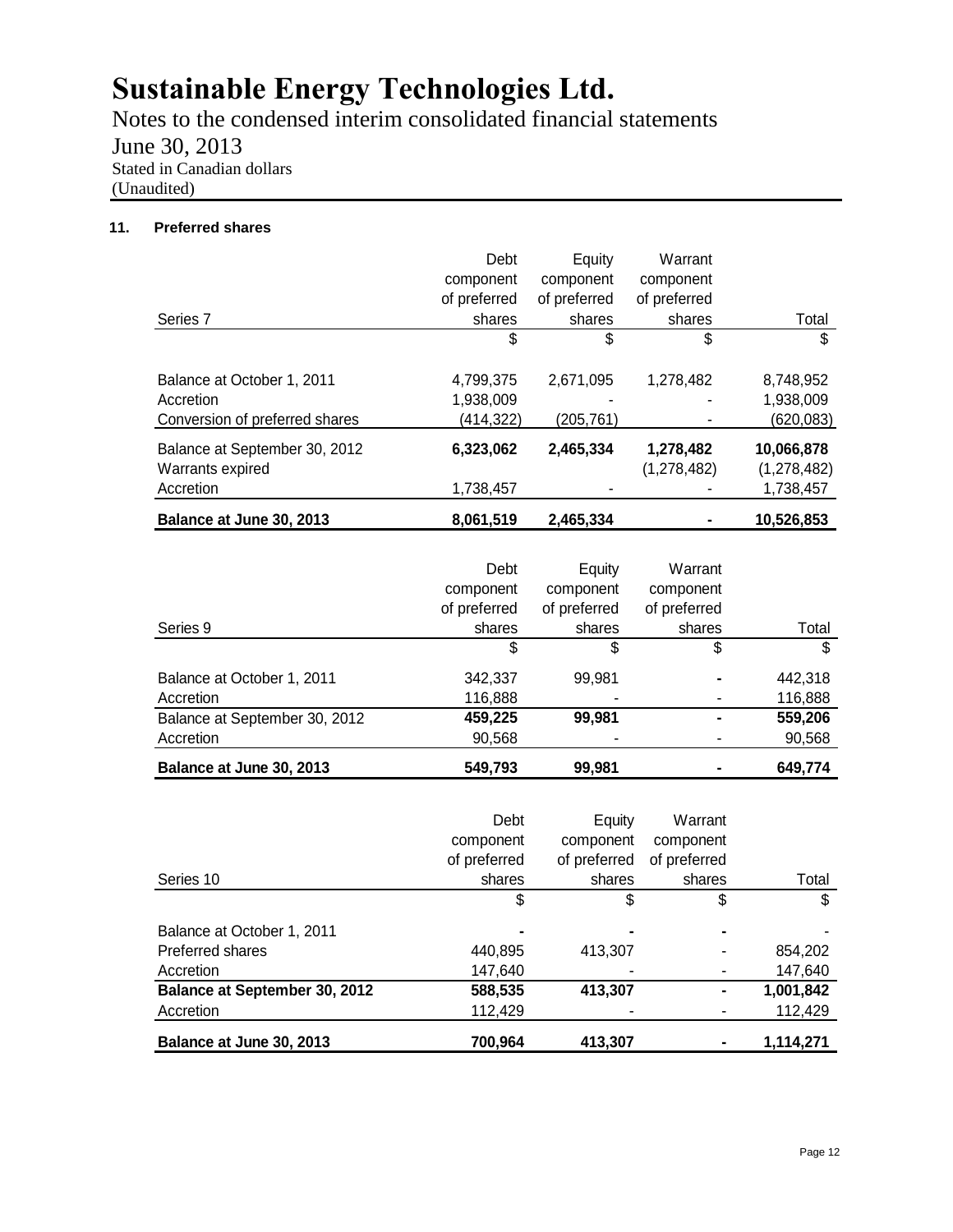Notes to the condensed interim consolidated financial statements June 30, 2013 Stated in Canadian dollars (Unaudited)

## **11. Preferred shares (continued)**

|                               | Debt         | Equity       | Warrant      |           |
|-------------------------------|--------------|--------------|--------------|-----------|
|                               | component    | component    | component    |           |
|                               | of preferred | of preferred | of preferred |           |
| Series 11                     | shares       | shares       | shares       | Total     |
|                               | \$           | \$           | \$           | \$        |
| Balance at October 1, 2011    |              |              |              |           |
| Preferred shares              | 219,770      | 145,663      | 98.411       | 463,844   |
| Accretion                     | 55,879       |              |              | 55,879    |
| Balance at September 30, 2012 | 275,649      | 145,663      | 98,411       | 519,723   |
| Warrants expired              |              |              | (98,411)     | (98, 411) |
| Accretion                     | 55,065       |              |              | 55,065    |
| Balance at June 30, 2013      | 330.714      | 145,663      |              | 476.377   |

| Series 12                            | Debt<br>component<br>of preferred<br>shares | Equity<br>component<br>of preferred<br>shares | Warrant<br>component<br>of preferred<br>shares | Total   |
|--------------------------------------|---------------------------------------------|-----------------------------------------------|------------------------------------------------|---------|
|                                      | S                                           | S                                             | \$                                             |         |
| Balance at September 30, 2011        |                                             |                                               |                                                |         |
| Preferred shares                     | 236,894                                     | 263,106                                       |                                                | 500,000 |
| Accretion                            | 46,053                                      |                                               |                                                | 46,053  |
| <b>Balance at September 30, 2012</b> | 282,947                                     | 263,106                                       |                                                | 546,053 |
| Accretion                            | 52,722                                      |                                               |                                                | 52,722  |
| Balance at June 30, 2013             | 335.669                                     | 263,106                                       |                                                | 598,775 |

|                                      | Debt<br>component<br>of preferred | Equity<br>component<br>of preferred | Warrant<br>component<br>of preferred |         |
|--------------------------------------|-----------------------------------|-------------------------------------|--------------------------------------|---------|
| Series 13                            | shares                            | shares                              | shares                               | Total   |
|                                      | \$                                | \$                                  | S                                    | \$      |
| <b>Balance at September 30, 2012</b> | -                                 |                                     |                                      |         |
| Preferred shares                     | 224.063                           | 155.406                             | 93,430                               | 472,899 |
| Accretion                            | 29,093                            |                                     |                                      | 29,093  |
| Balance at June 30, 2013             | 253,156                           | 155,406                             | 93.430                               | 501,992 |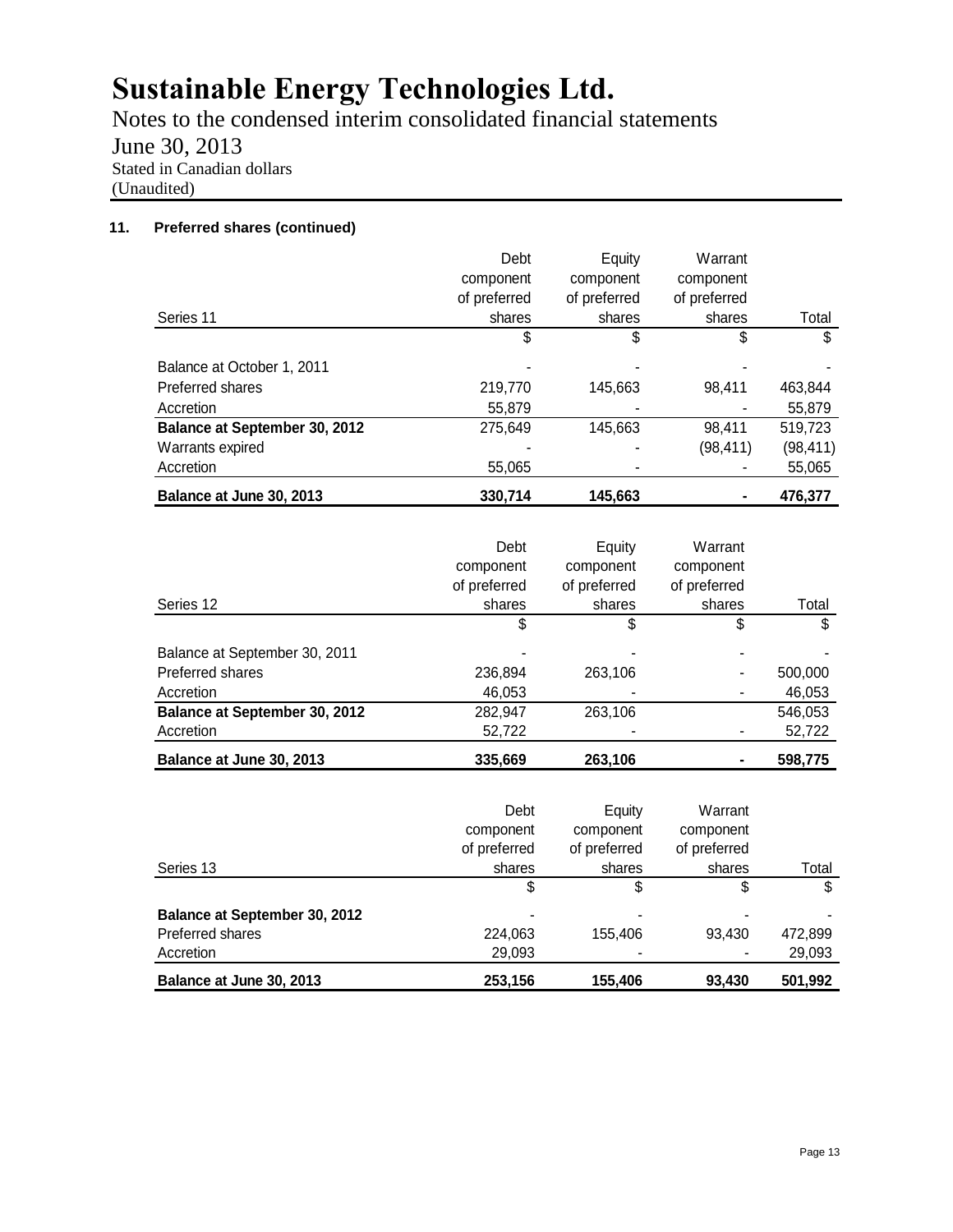Notes to the condensed interim consolidated financial statements June 30, 2013 Stated in Canadian dollars (Unaudited)

## **11. Preferred shares (continued)**

|                                      | Debt           | Equity       | Warrant      |         |
|--------------------------------------|----------------|--------------|--------------|---------|
|                                      | component      | component    | component    |         |
|                                      | of preferred   | of preferred | of preferred |         |
| Series 14                            | shares         | shares       | shares       | Total   |
|                                      | S              | \$           | \$           | \$      |
| <b>Balance at September 30, 2012</b> | $\blacksquare$ |              | ۰            |         |
| Preferred shares                     | 230,065        | 247,939      | ۰            | 478,004 |
| Accretion                            | 11,425         |              | ٠            | 11,425  |
| Balance at June 30, 2013             | 241,490        | 247,939      | ۰            | 489,429 |

| Series 15                                 | Debt<br>component<br>of preferred<br>shares | Equity<br>component<br>of preferred<br>shares | Warrant<br>component<br>of preferred<br>shares | Total      |
|-------------------------------------------|---------------------------------------------|-----------------------------------------------|------------------------------------------------|------------|
|                                           | \$                                          | \$                                            | \$                                             | \$         |
| <b>Balance at September 30, 2012</b>      |                                             |                                               |                                                |            |
| Preferred shares                          | 302,687                                     | 293.376                                       | 42.416                                         | 638,479    |
| Accretion                                 | 14,865                                      |                                               |                                                | 14,865     |
| Balance at June 30, 2013                  | 317,552                                     | 293,376                                       | 42,416                                         | 653,344    |
| Total preferred shares June 30, 2013      | 10,790,857                                  | 4,084,112                                     | 135.846                                        | 15,010,815 |
| Total preferred shares September 30, 2012 | 7.929.418                                   | 3.387.391                                     | 1,376,839                                      | 12,693,648 |

Series 7 Class A Unit consisted of one (1) redeemable 8%, voting, First Preferred Share, Series 7 ("Series 7 Preferred Shares") and 2.8 detachable warrants ("Warrants") to acquire one (1) non-voting common share at an exercise price of \$3.00 per share until May 7, 2013. Series 7 Class B Unit consisted of one (1) Series 7 Preferred Share and 2.2 warrants to acquire one (1) voting common share at \$3.00 per share until May 7, 2013.

Holders of Series 7 Preferred Shares are entitled to receive as and when declared by the Board of Directors out of moneys of the Company applicable to the payment of annual dividends an amount equal to 8% of the then applicable Series 7 Redemption Price payable semi-annually, the first of such dividends to become payable October 15, 2009. In the event the annual 8% dividend is not declared and paid, such dividend shall be accretive to the Series 7 Redemption Price.

After October 15, 2011, the Series 7 Preferred Shares can be redeemed by the Company if within the 90 day period preceding the date of notice of redemption, the weighted average trading price has exceeded \$6.00 per share for at least 30 consecutive trading days and the average trading volume for such 30 consecutive trading days is at least \$200,000, the Company may redeem all but not less than all the Series 7 Preferred Shares at the then applicable Series 7 Redemption Price subject to the prior right of holders to exercise their right to convert the Series 7 Preferred Shares into common shares of the Company. The Company must redeem all remaining outstanding Series 7 Preferred Shares on October 15, 2014.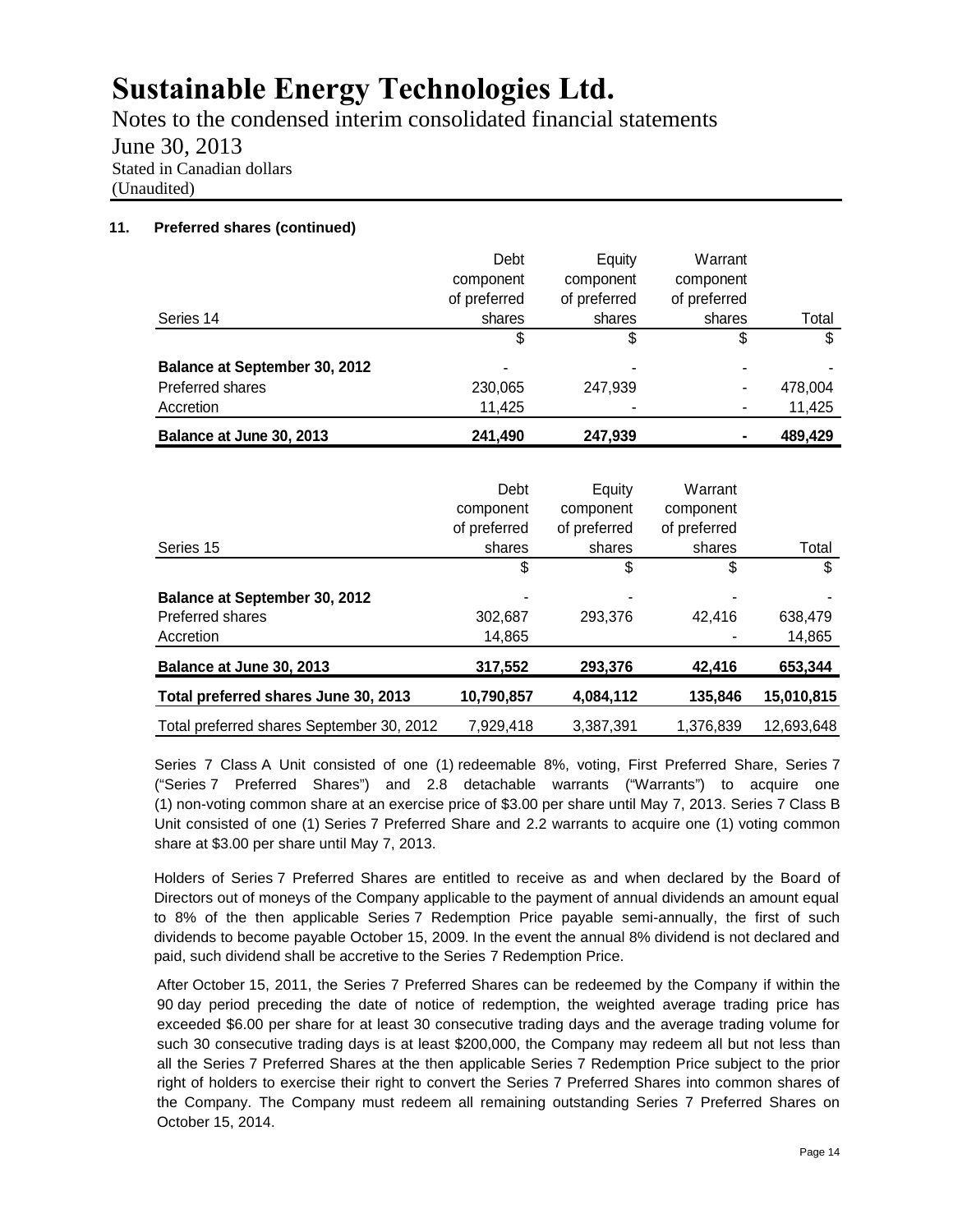Notes to the condensed interim consolidated financial statements June 30, 2013 Stated in Canadian dollars (Unaudited)

### **11. Preferred shares (continued)**

Holders of the Series 7 Preferred Shares may convert, at any time, the Series 7 Preferred Shares into that number of fully paid and non-assessable common shares equal to the then applicable Series 7 Redemption Price divided by the conversion price of \$1.50 per share. Series 7 Preferred Shares are automatically converted into common shares if (i) approved by a majority of the Series 7 Preferred Shares or (ii) the Company undertakes an underwritten public offering pursuant to a receipted prospectus or similar document for aggregate proceeds of \$20 million at a price per share of at least \$4.50.

The 1 First Preferred Share Series 8, entitles the holder to designate a representative to the board of directors of the Company for so long as the holder owns in the aggregate more than 10% of the issued and outstanding common shares of the Company on a fully diluted basis. The share is redeemable at a price of \$1.00, at the option of the holder.

On August 23, 2010, the Company issued First Preferred Shares Series 9 for gross proceeds of \$687,360. The Series 9 preferred shares are similar and rank pari passu to the Series 7 preferred shares, with the exception of the detachable warrants which were not issued as part of the Series 9 preferred shares. The 50,000 Series 9 shares are convertible at a price of \$1.55. Doughty Hanson was also given 516,129 warrants exercisable for 1 year at \$1.55 as partial compensation for underwriting the equity commitment of \$3,000,000. The Company shall redeem all the outstanding Series 9 Preferred Shares on September 9, 2015.

On October 5, 2010, the Company issued 80,000 First Preferred Shares Series 10 to Doughty Hanson, which are similar to and rank pari passu with the Series 7 preferred shares, with the exception of the detachable warrants which were not issued as part of the Series 10 preferred shares. The Series 10 preferred shares resulted in a cash inflow of \$800,000 and they are convertible at a price of \$1.40 and mature 5 years and 1 day from the date of issuance. The Company shall redeem all the outstanding Series 10 Preferred Shares on October 6, 2015.

On October 25, 2011, the Company issued 50,000 First Preferred Shares Series 11 to Doughty Hanson, which are similar to and rank pari passu with the Series 7 preferred shares, The Series 11 preferred shares resulted in a cash inflow of \$500,000 and they are convertible at a price of \$1.15 and mature 5 years and 1 day from the date of issuance. The Company shall redeem all of the outstanding Series 11 Preferred Shares on October 26, 2016.The debt component was measured at the issue date at the present value of the cash payment of dividends and principal under the terms of the preferred shares using a discount rate of 23% and a five year term. The difference between the debt component, the value of the warrants and the face value of preferred shares is classified as equity component of preferred shares. The debt component is accreted to its face value through a charge to loss using the effective interest method. The transaction costs were \$36,156. Doughty Hanson was also given 634,783 additional warrants exercisable for a period of one year at \$1.15.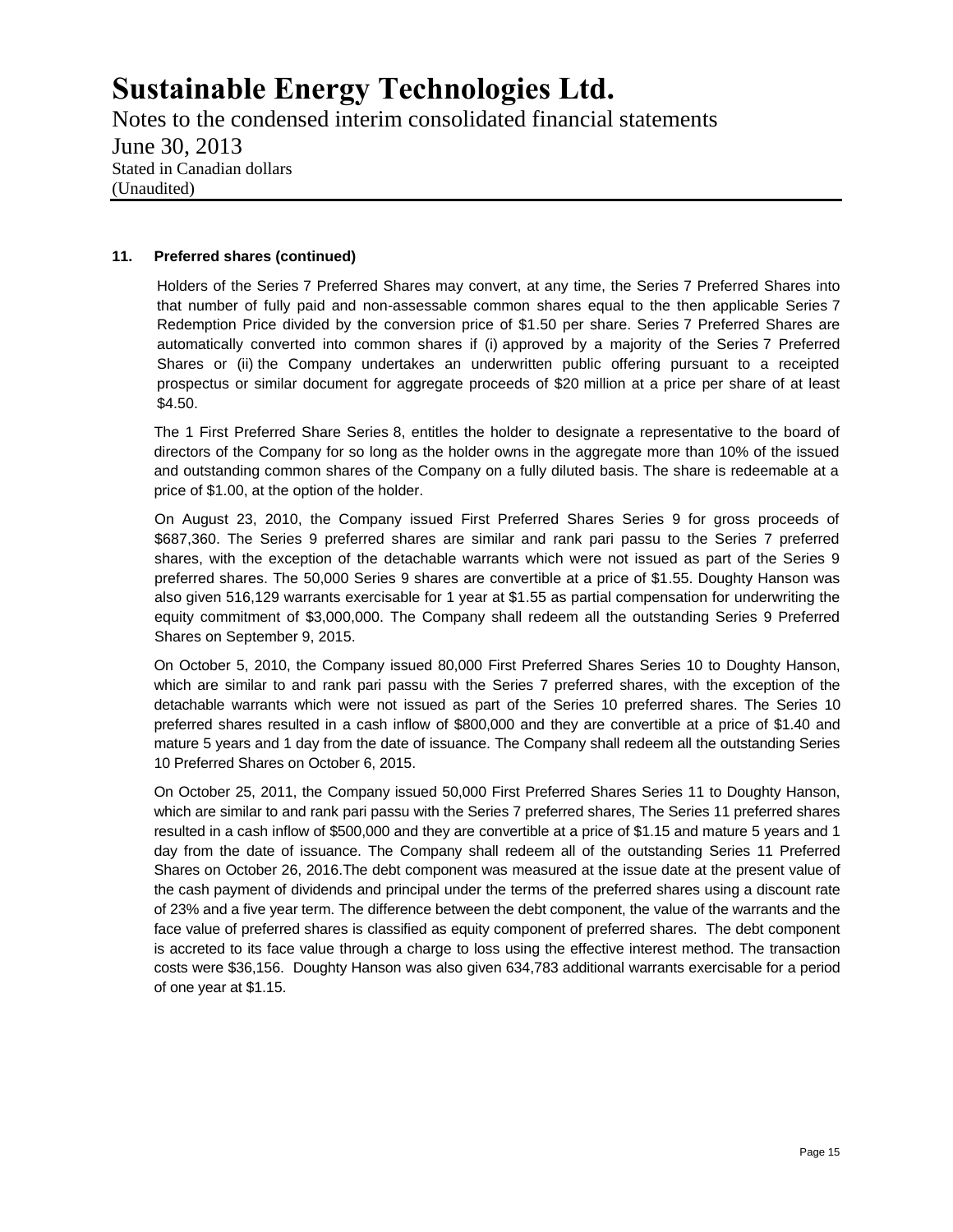Notes to the condensed interim consolidated financial statements June 30, 2013 Stated in Canadian dollars (Unaudited)

### **11. Preferred shares (continued)**

On December 19, 2011, the Company issued 50,000 First Preferred Shares Series 12 to Doughty Hanson, which are similar to and rank pari passu with the Series 7 preferred shares with the exception of the detachable warrants which were not issued as part of the Series 12 preferred shares. The Series 12 preferred shares resulted in a cash inflow of \$500,000 and they are convertible at a price of \$0.80 and mature 5 years and 1 day from the date of issuance. The Company shall redeem all of the outstanding Series 12 Preferred Shares on December 20, 2016.The debt component was measured at the issue date at the present value of the cash payment of dividends and principal under the terms of the preferred shares using a discount rate of 23% and a five year term. The difference between the debt component and the face value of preferred shares is classified as equity. The debt component is accreted to its face value through a charge to loss using the effective interest method.

On December 27, 2012, the Company issued 50,000 First Preferred Shares Series 13 to Doughty Hanson, pursuant to a commitment agreement dated December 27, 2012, which are similar to and rank pari passu with the Series 7. The Series 13 preferred shares resulted in a cash inflow of \$500,000 and they are convertible at a price of \$0.40 and mature 5 years and 1 day from the date of issuance. The Company shall redeem all of the outstanding Series 13 Preferred Shares on December 27, 2017. The debt component was measured at the issue date at the present value of the cash payment of dividends and principal under the terms of the preferred shares using a discount rate of 23% and a five year term. The difference between the debt component and the face value of preferred shares is classified as equity. The debt component is accreted to its face value through a charge to loss using the effective interest method. The transaction costs were \$18,934. Doughty Hanson was also given 1,250,000 additional warrants exercisable for a period of two years at \$0.50. (Note 13)

On April 16, 2013, the Company issued 50,000 First Preferred Shares Series 14 to Doughty Hanson, pursuant to the conversion notice that the Company received on that date in relation to the convertible debentures issued in March 2013. (Note 7), The Series 14 Preferred Shares are similar to and rank pari passu with the Series 7. The Series 13 preferred shares are convertible at a price of \$0.105 and mature on March 16, 2018. The Company shall redeem all the outstanding Series 14 Preferred Shares on March 15, 2018. The debt component was measured at the issue date at the present value of the cash payment of dividends and principal under the terms of the preferred shares using a discount rate of 23% and a 59 month term. The difference between the debt component and the face value of preferred shares is classified as equity. The debt component is accreted to its face value through a charge to loss using the effective interest method. The transaction costs were \$21,966.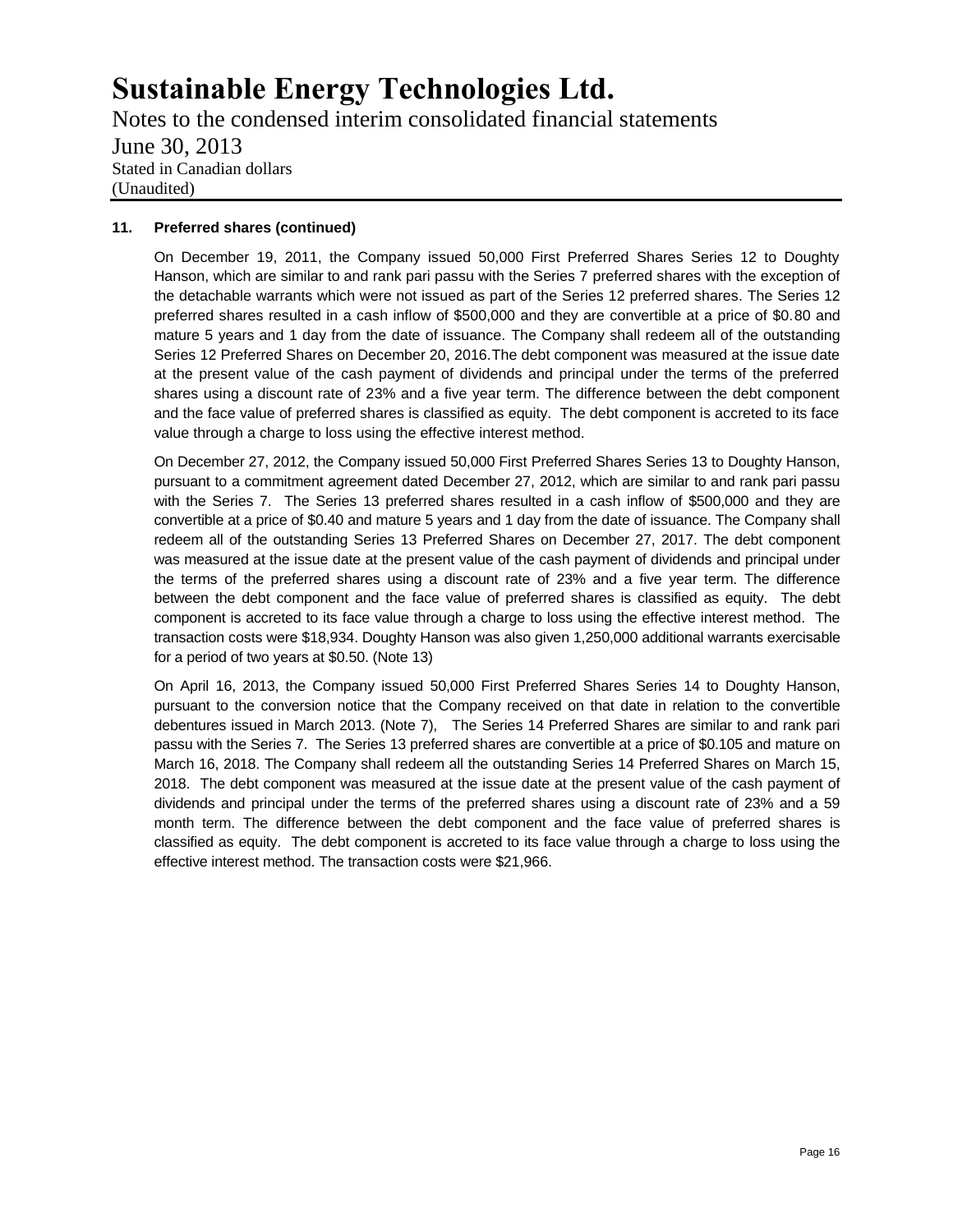Notes to the condensed interim consolidated financial statements June 30, 2013 Stated in Canadian dollars (Unaudited)

### **11. Preferred shares (continued)**

On April 16, 2013, the Company issued 65,000 First Preferred Shares Series 15, which are similar to and rank pari passu with the Series 7. The Series 15 preferred shares resulted in a cash inflow of \$600,000 as well as \$50,000 of the First Preferred Shares Series 15 were issued in settlement of amounts payable to a member of management. The First Preferred Shares Series 15 are convertible at a price of \$0.12 and mature 5 years and 1 day from the date of issuance. The debt component was measured at the issue date at the present value of the cash payment of dividends and principal under the terms of the preferred shares using a discount rate of 23% and a five year term. The difference between the debt component and the face value of preferred shares is classified as equity. The Company shall redeem all the outstanding Series 15 Preferred Shares on April 16, 2018.The debt component is accreted to its face value through a charge to loss using the effective interest method. The transaction costs were \$11,522. The subscribers were also given 780,000 additional warrants exercisable for a period of one year at \$0.12 (Note 13). 8,000 of the First Preferred Shares Series 15 were issued to a director and a member of management of the Company. Subsequent to period end, the Company received notice for conversion of 4,500 Class B First Preferred Shares Series 7 including unpaid dividends to be converted to common shares. (Note 24)

#### **12. Share capital**

*Issued*

#### *Authorized,* unlimited number

The authorized capital of Sustainable consists of an unlimited number of common shares without nominal or par value, and an unlimited number of preferred shares, issuable in series, without nominal or par value.

### **12. Share capital (continued)**

| Issuance of common shares          | ٠                         |                     |
|------------------------------------|---------------------------|---------------------|
|                                    |                           |                     |
| Conversion of preferred shares     |                           |                     |
| Balance, September 30, 2012        | 20,915,597                | 5,004,531           |
| Adjustment on reduction of deficit |                           | (30,000,000)        |
| Conversion of preferred shares     | 612.186                   | 606.463             |
| Issuance of common shares          | 280,000                   | 140,000             |
| Balance, October 1, 2011           | 20,023,411                | 34,258,068          |
| Common shares                      | Number of<br>shares $(1)$ | Amount<br>$S^{(1)}$ |

#### *Adjustment to share capital and deficit*

On August 21, 2012 the Company received shareholder approval to reduce the stated share capital and the deficit of the Company by \$30,000,000.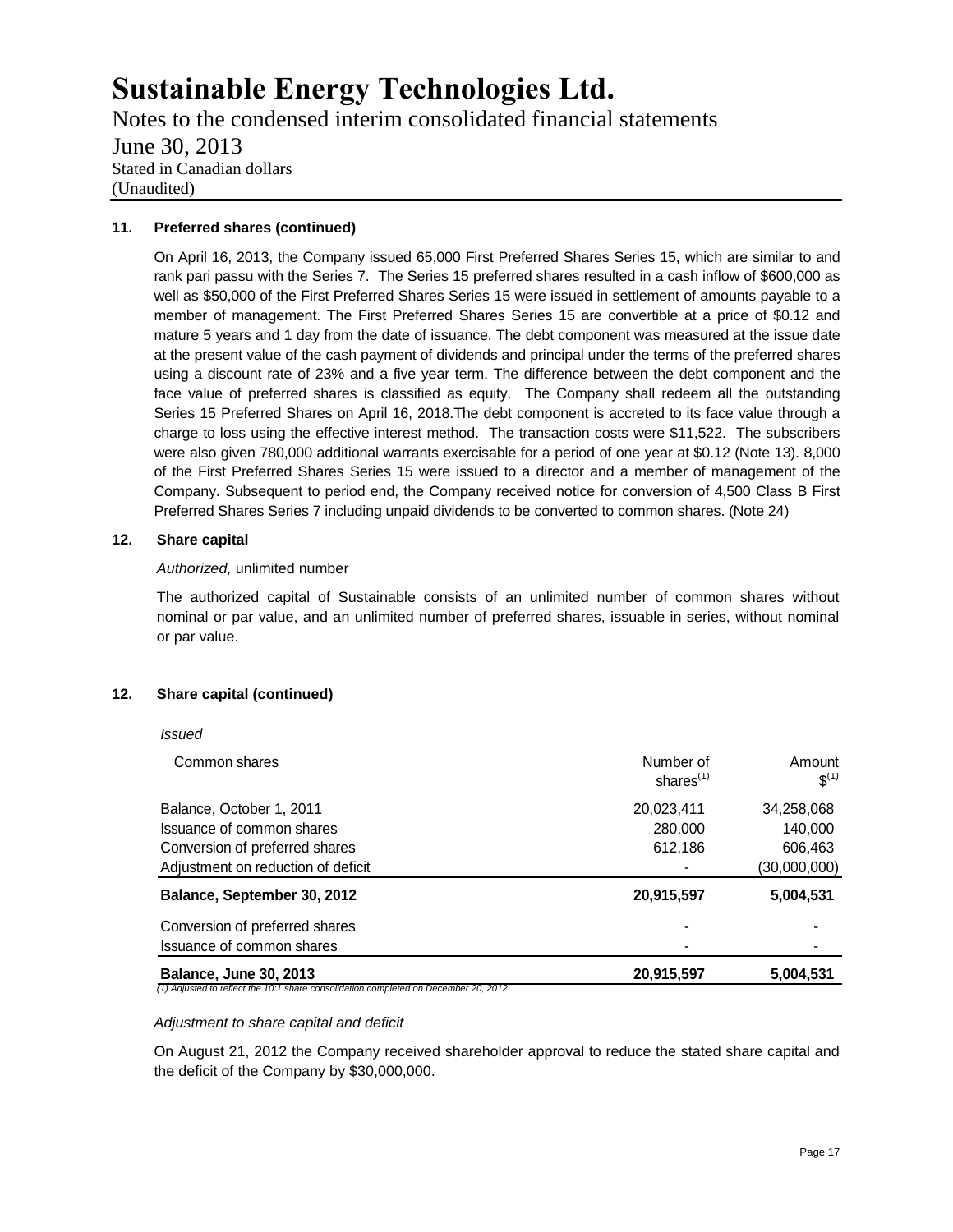Notes to the condensed interim consolidated financial statements June 30, 2013 Stated in Canadian dollars (Unaudited)

### **12. Share capital (continued)**

## *Common share consolidation*

On December 20, 2012, the Company completed a 10:1 share consolidation of all its outstanding common shares. As such, all common shares, per common share amounts, stock option and warrant figures in the current and comparative periods have been adjusted to reflect this change.

## *Restricted shares*

In June 2012, the Company issued debentures and in conjunction with the issuance of the debentures, a total of 280,000 restricted common shares of the Company were issued to the debenture holders (Note 9). A total of 32,000 (2012 – nil) shares were released immediately. The remaining shares will be released to the debenture holders on a quarterly basis ending. At June 30, 2013 there were 113,790 (2012 – nil) shares remaining to be released.

## *Weighted average number of common shares*

The weighted average number of shares for June 30, 2013 and June 30, 2012 were determined by excluding stock options and warrants because the Company was in a loss position. In calculating diluted common share amounts for June 30, 2013 and 2012, the Company excluded  $1,141,587$  (2012 – 976,587) preferred shares convertible into 28,014,868 (2012 – 10,404,974) common shares, 10,309,411 (2012 – 3,769,975) warrants and 2,676,019 (2012 – 1,696,872) options.

The conversion for the preferred shares includes a fixed conversion and the conversion of unpaid dividends on the preferred shares to be converted to common shares. The unpaid dividend conversion price is based on the closing price of the common shares on the day prior to the conversion and therefore is variable. In order to determine the number of shares that are convertible to common shares for unpaid dividends, the Company uses the closing share price on the day prior to the period end. The actual number of common shares that would be issued will vary from this estimate based on the share price and the amount of unpaid dividends at the time of conversion. As at June 30, 2013, the common shares related to the conversion of the unpaid dividends was estimated to be 10,280,352 (2012 - 4,065,458) and is included in the 28,014,868 (2012 -10,404,974) disclosed above.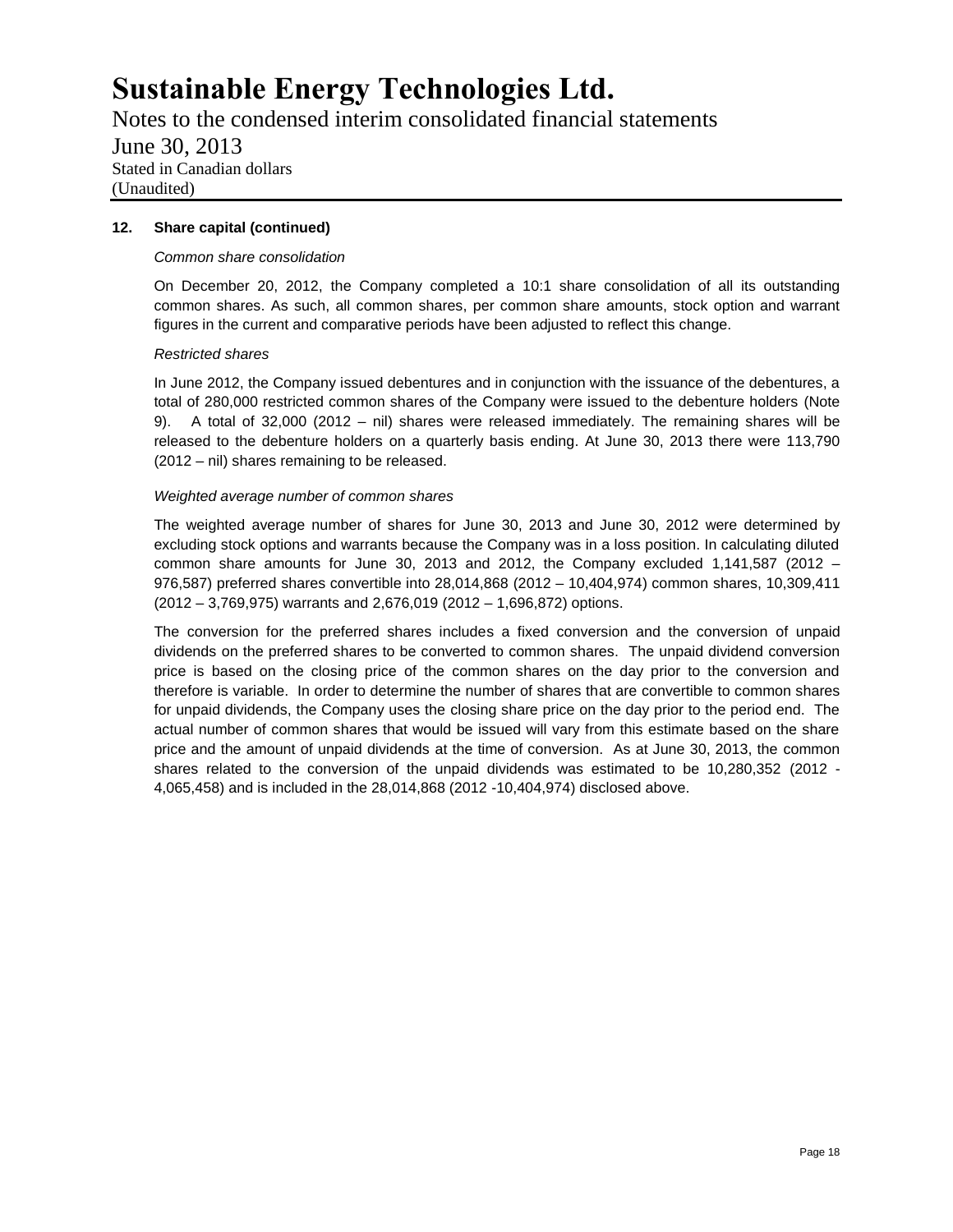Notes to the condensed interim consolidated financial statements June 30, 2013 Stated in Canadian dollars (Unaudited)

## **13. Warrants**

Changes in the Company's purchase warrants are as follows:

| <b>Balance, June 30, 2013</b> | 10,309,411         |               | 10,309,411  | 459,957     |
|-------------------------------|--------------------|---------------|-------------|-------------|
| Warrants issued               | 10,309,411         |               | 10,309,411  | 459,957     |
| Warrants expired              | (4,863,626)        | (106,350)     | (4,969,976) | (2,270,651) |
| Balance September 30, 2012    | 4,863,626          | 106.350       | 4,969,976   | 2,270,651   |
| Warrants expired              | (484, 848)         | (112,700)     | (597,549)   | (367,178)   |
| Warrants issued               | 1,834,783          |               | 1,834,783   | 362,411     |
| Balance, October 1, 2011      | 3,513,691          | 219.050       | 3,732,741   | 2,275,418   |
|                               |                    |               |             | \$          |
|                               | preferred shares   | warrants      | warrants    | value       |
|                               | common or          | <b>Broker</b> | purchase    | market      |
|                               | <b>Issued with</b> |               | Total       | fair        |
|                               |                    |               |             | Allocated   |

*(1) Adjusted to reflect the 10:1 share consolidation completed on December 20, 2012*

- 634,783 purchase warrants were issued to Doughty Hanson on October 25, 2011 exercisable for a period of one year at \$1.15. These warrants were partial compensation for underwriting the equity commitment of \$1,500,000 in October 2011. The Black Scholes option model was used to calculate the fair value of the warrants using a nil dividend yield, a 1.18% interest rate and a volatility of 100%. The fair market value at issuance was \$98,411.
- 1,200,000 additional warrants were issued to Doughty Hanson on May 1, 2012 exercisable for a period of one year at \$0.50. These warrants were compensation for extending the equity commitment agreement of \$1,500,000 as security for the bank operating line to April 30, 2013 (note 6). The Black Scholes option model was used to calculate the fair value of the warrants using a nil dividend yield, a 1.06% interest rate and a volatility of 113%. The fair market value at issuance was \$264,000.
- 1,250,000 additional warrants were issued to Doughty Hanson on December 27, 2012 exercisable for a period of five years at \$0.50. These warrants were issued in conjunction with the issue of Series 13 Preferred Shares (note 11). The Black Scholes option model was used to calculate the fair value of the warrants using a nil dividend yield, a 1.31% interest rate and a volatility of 114.49%. The fair market value at issuance was \$93,430.
- 4,750,000 additional warrants were issued to Doughty Hanson on March 15, 2013 exercisable for a period of six months at \$0.105. These warrants were issued in conjunction with the issue of the convertible debenture (note 7). The Black Scholes option model was used to calculate the fair value of the warrants using a nil dividend yield, a 1.55% interest rate and a volatility of 113%. The fair market value at issuance was \$17,053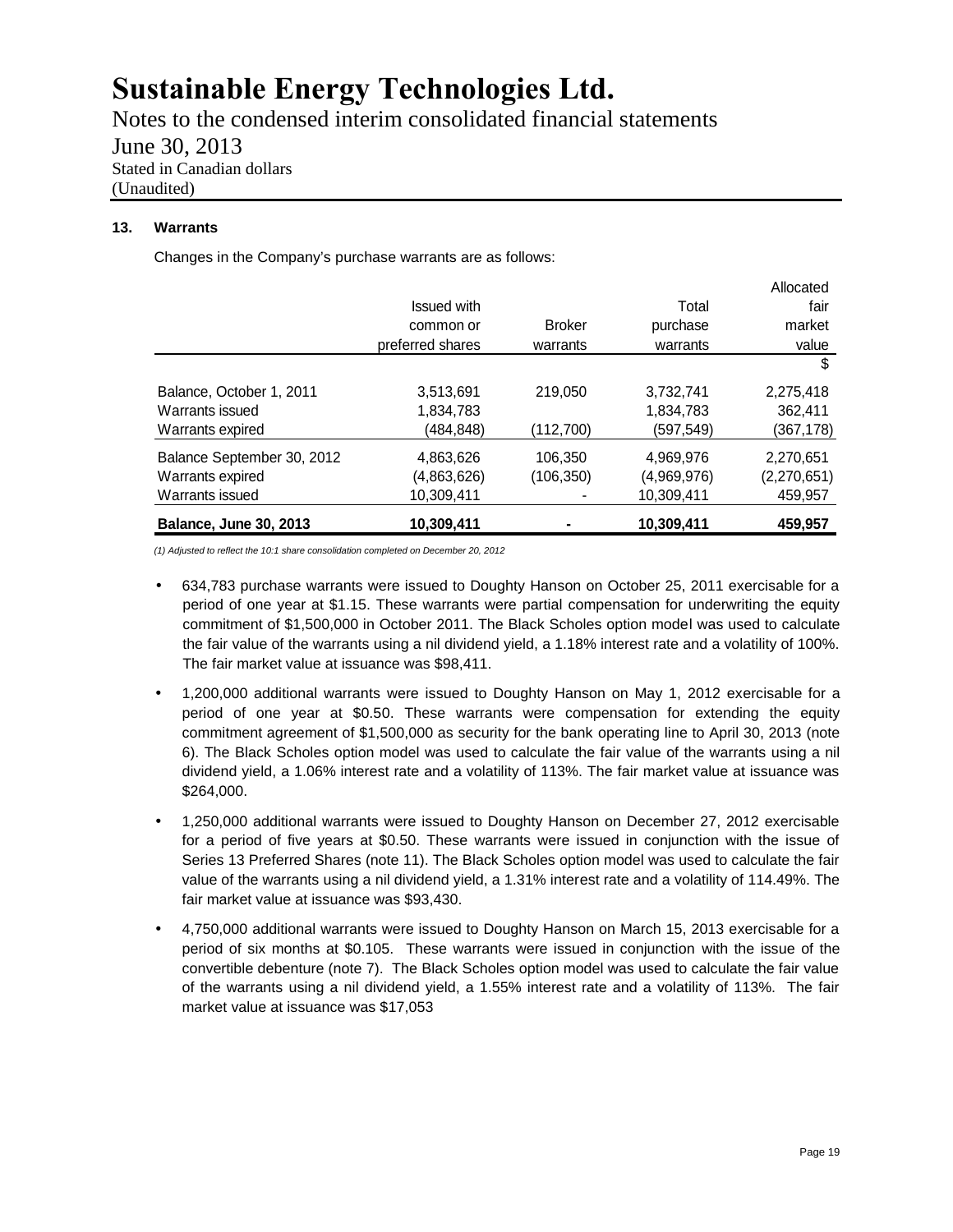Notes to the condensed interim consolidated financial statements June 30, 2013 Stated in Canadian dollars (Unaudited)

## **13. Warrants (continued)**

- 780,000 additional warrants were issued on April 16, 2013 exercisable for a period of one year at \$0.12. These warrants were issued in conjunction with the issue of Series 15 Preferred Shares (note 11). The Black Scholes option model was used to calculate the fair value of the warrants using a nil dividend yield, a 1.21% interest rate and a volatility of 113.81%. The fair market value at issuance was \$42,416. Of the 780,000 additional warrants issued, 96,000 were issued to directors or members of management of the Company.
- 3,529,411 additional warrants were issued to Doughty Hanson on May 1, 2013 exercisable for a period of one year at \$0.17. These warrants were compensation for extending the equity commitment agreement of \$1,500,000 as security for the bank operating line to April 30, 2014 (note 6). The Black Scholes option model was used to calculate the fair value of the warrants using a nil dividend yield, a 1.06% interest rate and a volatility of 113%. The fair market value at issuance was \$307,058.

## **14. Share based payments**

The Company has established an option plan (the "Plan") whereby the Company may grant options to purchase common shares to directors, officers, employees, and consultants. Options generally vest over a 3-year period with 1/6 vesting every 6 months. The Company's plan allows for a maximum term on any options to be ten years. The Company, at the discretion of the Board of Directors, may issue options to a maximum of 3,289,432. The plan was approved by the shareholders on September 2, 2010. The minimum price at which the options may be granted is the closing price on the TSX-V on the date of issue.

| <b>Balance, June 30, 2013</b> | 2,346,789  |           | 329,230       | 1.50             |
|-------------------------------|------------|-----------|---------------|------------------|
| Forfeited                     | (135,000)  | 1.81      |               |                  |
| Granted                       | 1,151,647  | 0.40      |               |                  |
| Balance, September 30, 2012   | 1,330,142  | 1.80      | 329,230       | 1.50             |
| Forfeited                     | (235,158)  | 2.00      |               |                  |
| Granted                       | 250,000    | 1.00      | 200,000       | 1.00             |
| Balance, October 1, 2011      | 1,315,301  | 2.00      | 129.230       | 2.30             |
|                               |            | \$        |               | \$               |
|                               | employees  | employees | non-employees | non-employees    |
|                               | options to | price to  | options to    | average price to |
|                               | Number of  | average   | Number of     | Weighted         |
|                               |            | Weighted  |               |                  |

The following summarizes information about stock options outstanding as at June 30, 2013:

*(1) Adjusted to reflect the 10:1 share consolidation completed on December 20, 2012*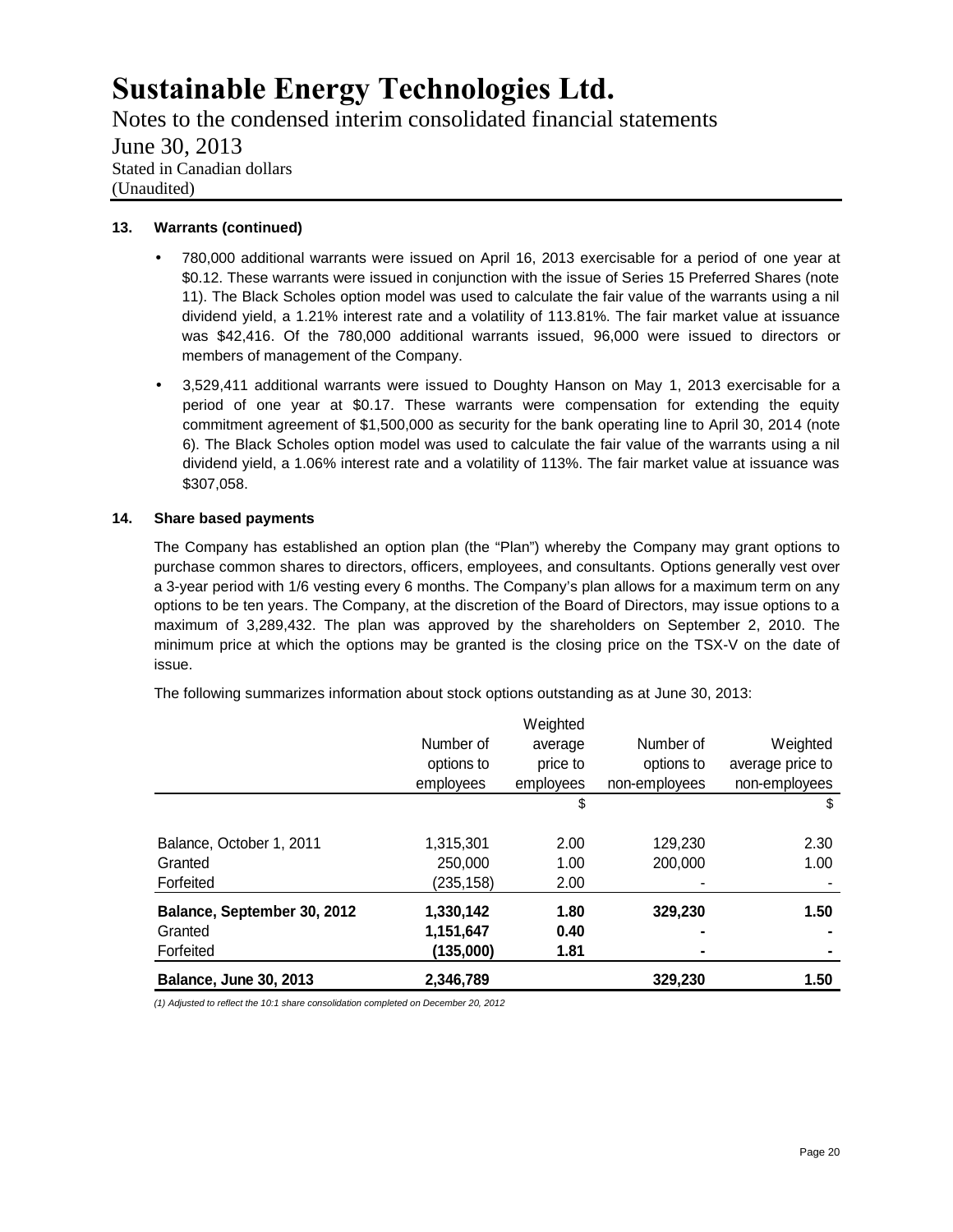Notes to the condensed interim consolidated financial statements June 30, 2013 Stated in Canadian dollars (Unaudited)

#### **14. Share based payments (continued)**

|                       |                | Outstanding options |          |                | Exercisable options |
|-----------------------|----------------|---------------------|----------|----------------|---------------------|
|                       |                |                     | Weighted |                |                     |
|                       |                | Weighted            | average  |                | Weighted            |
| Range of exercise     |                | average             | years to |                | average             |
| prices                | <b>Options</b> | price               | expiry   | <b>Options</b> | price               |
|                       |                | \$                  |          |                | \$                  |
| $$0.45 - $1.00$       | 1,601,647      | 0.57                | 9.60     | 225,000        | 1.00                |
| $$1.40 - $1.60$       | 475,000        | 1.46                | 6.25     | 460.834        | 1.46                |
| $$1.70 - $1.90$       | 231.872        | 1.79                | 2.62     | 231.872        | 1.79                |
| $$2.00 - $2.50$       | 307.500        | 2.10                | 5.00     | 307,500        | 2.24                |
| $$2.60 - $3.50$       | 40.000         | 3.50                | 4.95     | 40.000         | 3.50                |
| $$3.60 - $4.00$       | 20,000         | 4.00                | 6.53     | 20,000         | 4.00                |
| Balance June 30, 2013 | 2,676,019      | 5.28                | 7.78     | 1,285,206      | 1.73                |

*(1) Adjusted to reflect the 10:1 share consolidation completed on December 20, 2012*

The total share-based compensation calculated for the three and nine months ended June 30, 2013 were \$12,649 and \$(9,095) respectively (2012 - \$18,732 and \$45,484).

All stock options are to be settled by physical delivery of shares. The fair values of Sustainable stock options granted have been estimated on their respective grant dates using the Black-Scholes valuation model and the following assumptions:

|                             |   | 2013           | 2011  |
|-----------------------------|---|----------------|-------|
| Risk free interest rate     |   | 1.04%          | 1.05% |
| Expected volatility (1)     |   | 93.55%         |       |
| Dividend Yield              |   | $\blacksquare$ |       |
| Expected life (years)       |   | 3              |       |
| Expected forfeiture rate    |   | 100%           | 14%   |
| Weighted average fair value | S | 0.15           | 0.03  |

On May 31, 2013, the Company issued a total of 1,151,647 new incentive stock options to officers, directors and employees exercisable at a price of \$0.40 with an expiry date of May 31, 2023. The stock options shall only be exercisable following two consecutive quarters of positive earnings before interest depreciation and taxes, or if the Company is acquired within the next 24 months. The fair value of the options of \$168,140 was determined using the Black-Scholes model using the assumptions disclosed above. Management has estimated that as at period end, no options are exercisable as result of the performance indicator not being achieved to date.

During the period ended June 30, 2013, the Company announced that the Board of Directors had authorized a revision to the terms of a total of 1,524,372 stock options, with original exercise prices ranging from \$1.00 to \$4.00, to reduce the exercise price of such options to \$0.30 per option. Of the 1,524,372 stock option authorized for repricing, 1,164,642 options are held by Insiders (as that term is defined in the TSX Venture Exchange policies) ("Insider Options"). Pursuant to the Policies of the TSX Venture Exchange, the Insider Options may not be exercised at the revised exercise price until the repricing is approved by the Company's shareholders. The Company will bring forth the repricing resolution for consideration at the Company's annual general meeting to be held in late October 2013.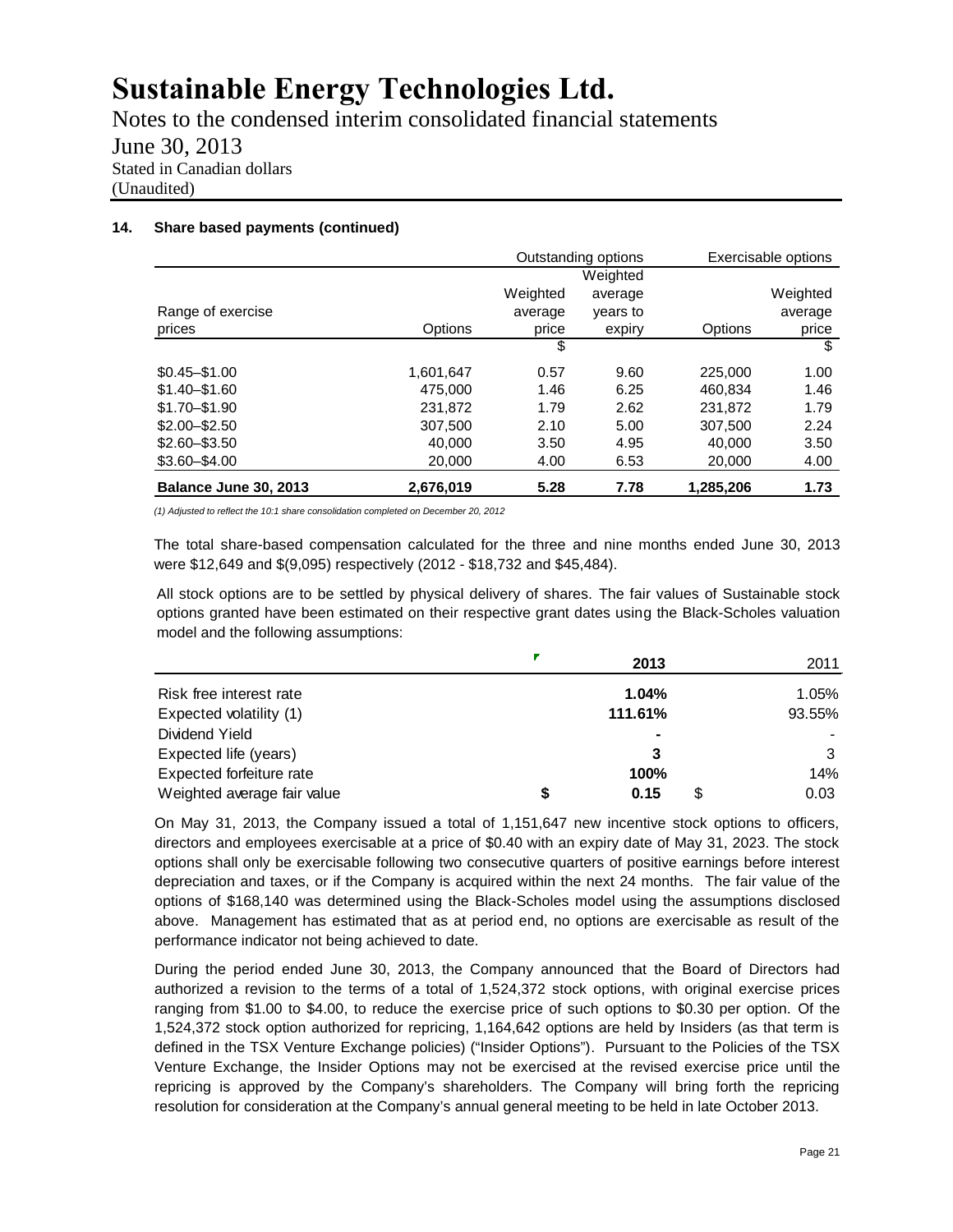Notes to the condensed interim consolidated financial statements June 30, 2013 Stated in Canadian dollars (Unaudited)

## **15. Capital management**

The Company's objectives when managing capital is to safeguard the entity's ability to continue as a going concern, so that it can continue to provide returns for shareholders and benefits for other stakeholders. The Company sets the amount of capital in proportion to risk. The Company manages the capital structure and makes adjustments to it in light of changes in economic conditions and the risk characteristics of the underlying assets. The Company's objective is met by obtaining adequate equity funding to provide for the possibility that cash flows from operations will not be sufficient to meet future cash flow requirements. The Board of Directors does not establish quantitative return on capital criteria for management; but rather promotes year over year sustainable profitable growth.

The Company defines capital as the aggregate of total shareholders' deficit and bank debt less cash as follows:

|                                | <b>June 30,</b> | September 30, |
|--------------------------------|-----------------|---------------|
|                                | 2013            | 2012          |
|                                |                 | \$            |
| Total shareholders' deficiency | (10, 517, 942)  | (6,957,192)   |
| Cash                           | (166, 186)      | (256, 104)    |
| Bank debt                      | 1,131,329       | 1,443,830     |
| <b>Total capital</b>           | (9,552,799)     | (5,769,466)   |

There have been no changes to the Company's objectives in managing capital or in the management of capital since September 30, 2012. The Company presently has negative total capital and is currently working toward reversing this. (Note 2(b))

### **16. Financial instruments and financial risk management**

### *Credit risk*

The Company does not have any significant credit risk exposure to any single counterparty or any group of counterparties having similar characteristics at June 30, 2013. The credit risk on cash is considered to be limited because the counterparties are financial institutions with high credit ratings assigned by international credit rating agencies. The Company submits all credit applications to the Export Development Corporation (EDC) for accounts receivable insurance and has a cash only policy if credit approval is not granted by EDC.

The following table illustrates the Company's receivables and advances:

|                      | <b>June 30,</b><br>2013 | September 30,<br>2012 |
|----------------------|-------------------------|-----------------------|
|                      |                         | \$                    |
| Trade                | 155,928                 | 596,115               |
| Taxation authorities | 267,478                 | 308,511               |
| Employee advances    | 16,000                  | 8,800                 |
|                      | 439,406                 | 913,426               |

The Company assesses quarterly if there should be any impairment of the financial assets of the Company. During the period ended June 30, 2013, there was no impairment or allowance required on any of the financial assets of the Company.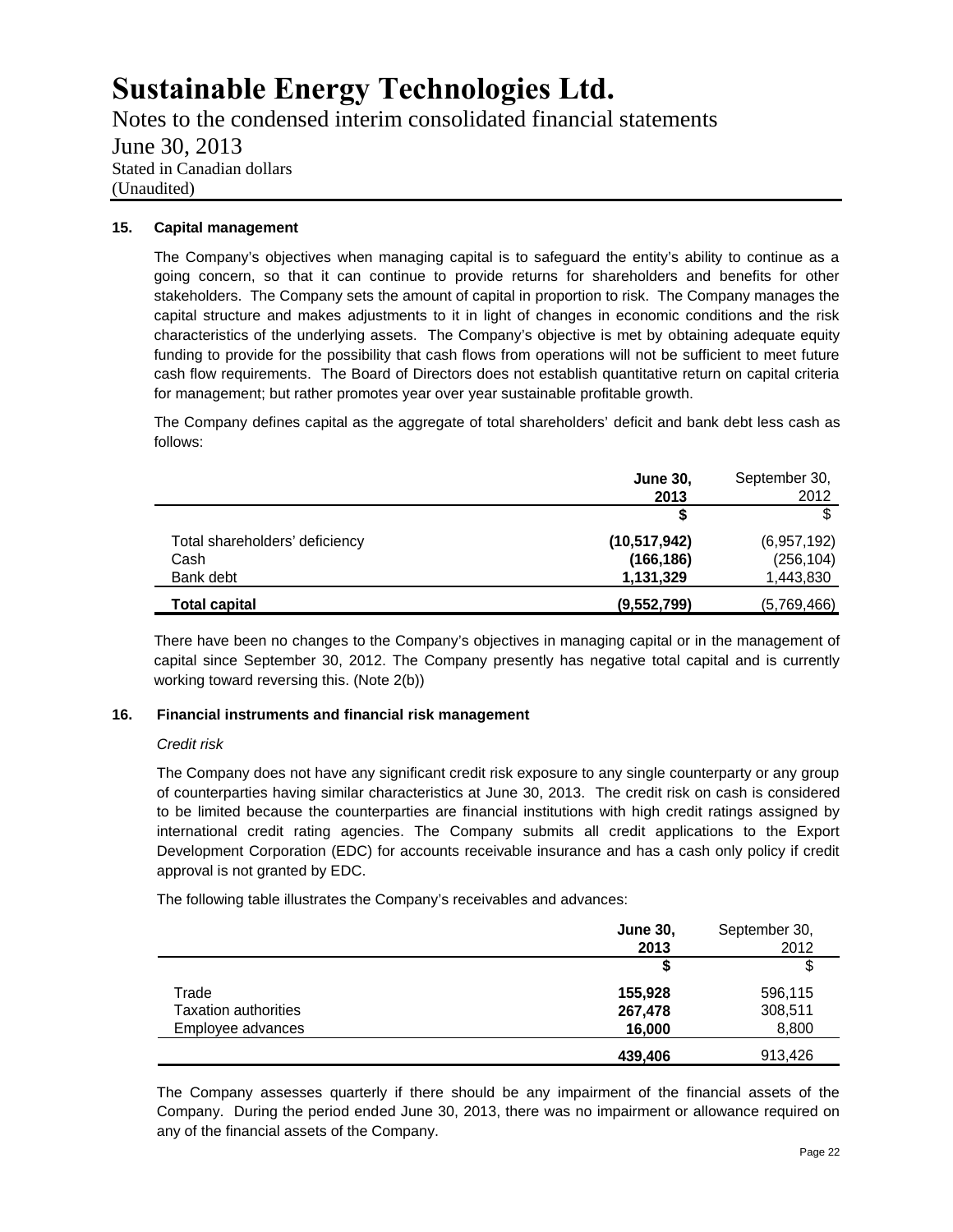Notes to the condensed interim consolidated financial statements June 30, 2013 Stated in Canadian dollars (Unaudited)

## **16. Financial instruments and financial risk management (continued)**

### *Credit risk (continued)*

The maximum exposure to credit risk is represented by the carrying amount on the condensed interim consolidated statement of financial position. There are no material financial assets that the Company considers past due, as the \$136,898 over 90 days past due has EDC insurance against it or the Company is holding deposits for goods yet to be delivered.

The following is a schedule of trade receivables:

|                                                       | <b>June 30,</b><br>2013 | September 30,<br>2012 |
|-------------------------------------------------------|-------------------------|-----------------------|
|                                                       | \$                      |                       |
| Neither impaired or past due                          | 5,659                   | 320,410               |
| Not impaired but past due in the following<br>periods |                         |                       |
| 31 - 60 days                                          | 13,258                  | 101,739               |
| 61 - 90 days                                          | 113                     | 71,339                |
| over 90 days                                          | 136,898                 | 102,627               |
|                                                       | 155,928                 | 596,115               |

## *Liquidity risk*

The Company's operating cash requirements, including amounts projected to complete the Company's existing capital expenditure program, are continuously monitored and adjusted as input variables change. These variables include but are not limited to available bank lines and government assistance. As these variables change, liquidity risks may necessitate the need for the Company to conduct equity issues or obtain project debt financing. There is no assurance that adequate funds from equity or debt markets will be available to the Company in a timely manner. The company also mitigates liquidity risk by maintaining an insurance program to minimize exposure to insurable losses.

The following are the contractual maturities of financial liabilities at June 30, 2013:

| <b>Financial liabilities</b>                               | $<$ 1 Year | 1-3 Years | Thereafter | Total      |
|------------------------------------------------------------|------------|-----------|------------|------------|
| Accounts payable and accrued liabilities                   | 2,178,462  |           |            | 2,178,462  |
| Bank loan                                                  | 1,131,329  |           |            | 1,131,329  |
| <b>Energy Northwest obligation</b>                         | 55,132     | 51,440    | ۰          | 106,572    |
| Government grant obligation                                | 47,000     | 148,765   | ۰          | 195,765    |
| Commitments (Note 22)                                      | 18,230     | 312,000   | ۰          | 330,230    |
| <b>Debentures</b>                                          | 44.928     | 925,000   | ۰          | 969,928    |
| Preferred shares Series 7, 9, 10, 11, 12, 13, 14<br>and 15 | 10,847,969 | 2,128,511 | 3,822,757  | 16,799,237 |
| Total                                                      | 14,323,050 | 3,565,716 | 3,822,757  | 21,711,523 |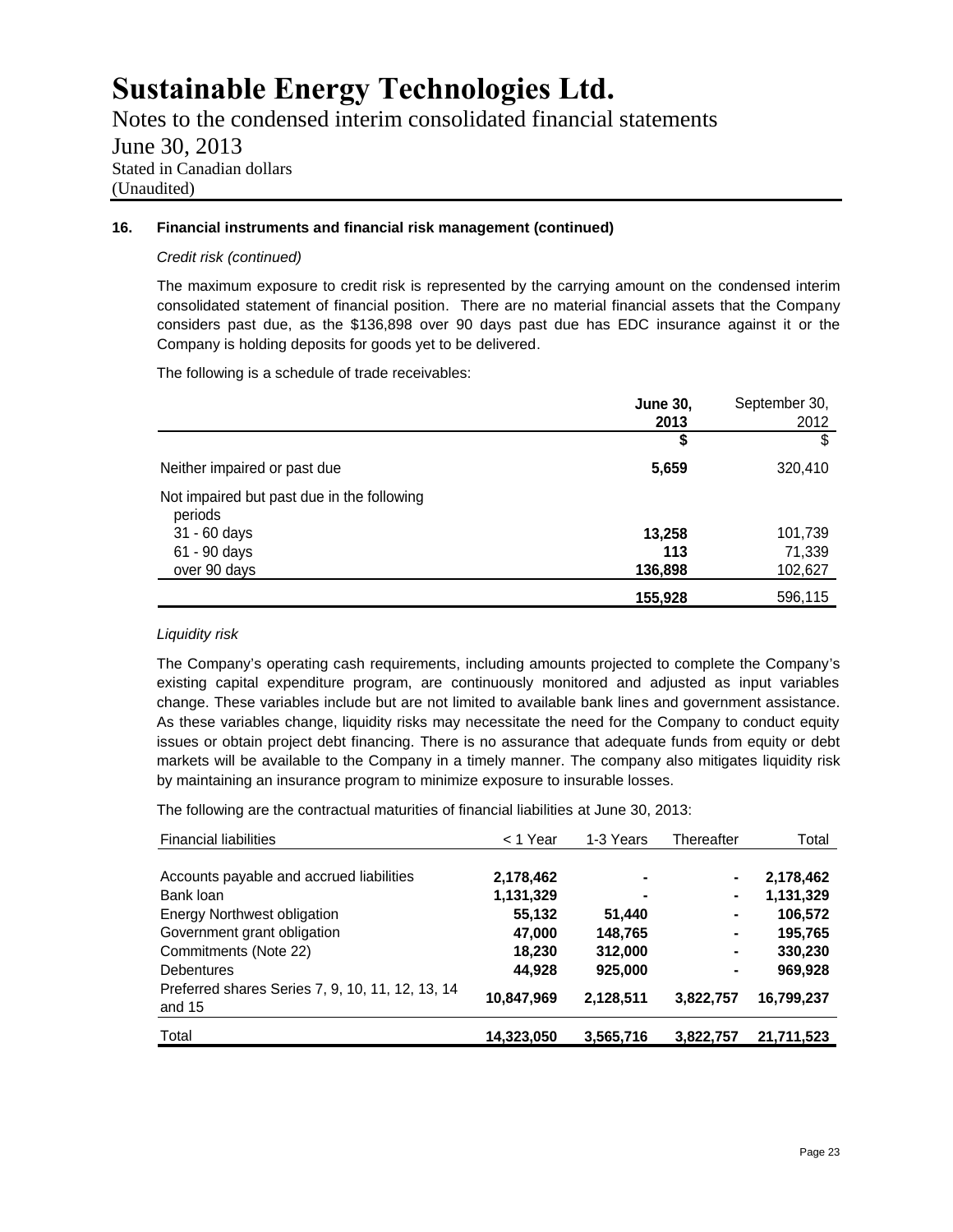Notes to the condensed interim consolidated financial statements June 30, 2013 Stated in Canadian dollars (Unaudited)

### **16. Financial instruments and financial risk management (continued)**

## *Foreign currency risk*

The Company's exposure to currency risk on monetary assets and liabilities based on carrying amount in Canadian currency was as follows for the three month and nine month periods ended June 30, 2013:

|                                          | <b>Euros</b>             | <b>US Dollars</b> | Total   |
|------------------------------------------|--------------------------|-------------------|---------|
|                                          |                          | S                 |         |
| Cash                                     | 135,155                  | 5,256             | 140,411 |
| Accounts receivable and advances         | 239,923                  | 180,503           | 420,426 |
| Accounts payable and accrued liabilities | 301,556                  | 29,821            | 331,377 |
| <b>Energy Northwest obligation</b>       | $\overline{\phantom{0}}$ | 106,572           | 106,572 |
|                                          | 676,634                  | 322,152           | 998,786 |

Assuming all other variables remain constant, a \$0.05 change in the Canadian/US exchange rate would affect the Company's net loss by approximately \$13,774 for the period ended June 30, 2013 respectively, (2012 - \$27,133). Assuming all other variables remain constant, a \$0.05 change in the Canadian/Euro exchange rate would change the Company's net loss by approximately \$1,132 for the period ended June 30, 2013 (2012- \$19,740). An opposite change in the Canadian/Euro exchange rate will result in an opposite impact on net loss. The Company had no forward exchange rate contracts in place as at or during the period ended June 30, 2013.

The carrying value and fair value of financial instruments at June 30, 2013 is disclosed below by financial instrument category, as well as any related gain, loss, expense or revenue for the period June 30, 2013:

|                                          | Carrying   |                   |             |
|------------------------------------------|------------|-------------------|-------------|
| <b>Financial instrument</b>              | value      | <b>Fair value</b> | Gain/(loss) |
|                                          |            | S                 |             |
| Accounts receivable and advances         | 439,406    | 439,406           |             |
| Accounts payable and accrued liabilities | 2,178,462  | 2,178,462         |             |
| Bank debt                                | 1,131,329  | 1,131,329         |             |
| Due to director                          | 100,000    | 100,000           |             |
| Energy Northwest obligation              | 106,572    | 106.572           |             |
| Government grant obligation              | 195,765    | 195,765           |             |
| <b>Debentures</b>                        | 551,392    | 551,392           |             |
| <b>Preferred shares</b>                  | 10,790,855 | 10,790,855        |             |

The Company categorizes its financial instruments carried at fair value into one of three different levels depending on the observability of the inputs employed in the measurement. At June 30, 2013, the Company valued cash using Level 1 input and the embedded derivatives on the Company's debentures (note 10) and Energy Northwest obligation (note 8) were measured at a fair value using level 3 inputs.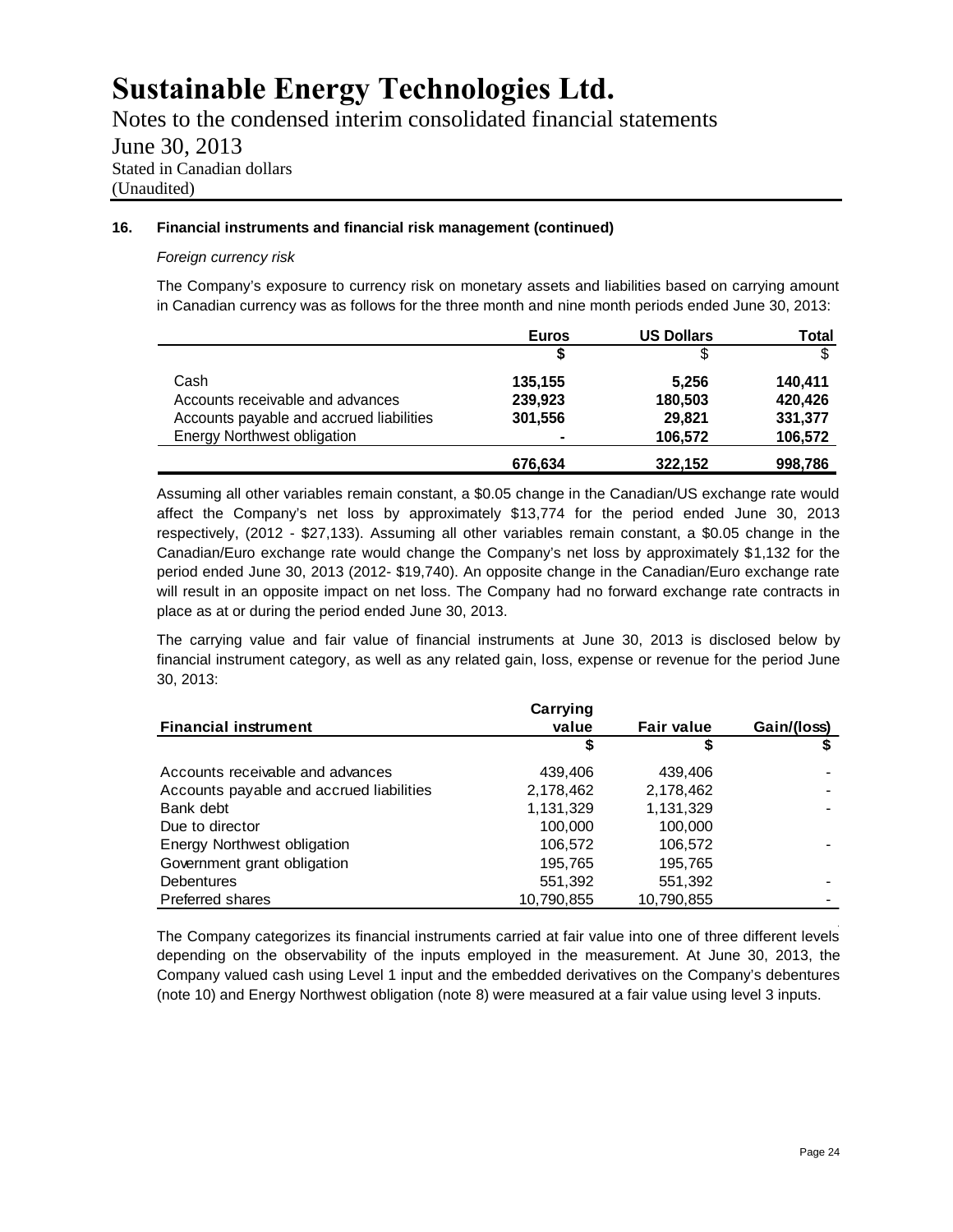Notes to the condensed interim consolidated financial statements June 30, 2013 Stated in Canadian dollars (Unaudited)

#### **17. Related party transactions**

Other than as disclosed elsewhere in the unaudited condensed interim consolidated financial statements, the Company had the following related party transaction:

Included in general and administrative expense is salaries and benefits for key management personnel and directors of \$109,800 and \$257,349 respectively for the three months and the nine months ended June 30, 2013 (2012 - \$86,480 and \$276,538) and share based compensation of \$Nil for the three months and nine months ended June 30, 2013 (2012 - \$4,884 and \$12,770). Included in operations expense are salaries, consulting fees and benefits for key management personnel and directors of \$37,500 and \$124,500 respectively for the three months and nine months ended June 30, 2013 (2012 – 50,000 and \$150,000) and share based compensation of \$5,792 and \$25,682 for the three months and nine months ended June 30, 2013 respectively (2012 – 12,943 and \$23,378 ).

Key management personnel and directors subscribed for \$69,000 of the debentures (Note 9) issued in June 2012 and received 138,000 (2012 – nil) bonus shares (Note 10) valued at \$6,900 (2012 - \$nil) as at June 30, 2013.

In December 2012 the Company received \$100,000 from a director for the future issue of a debenture. Subsequent to period end, the Company repaid the director \$100,000. The director has invested \$120,000 in the new issue of Royalty Debentures subsequent to June 30, 2013.

In April 2013, key management personnel and directors subscribed for \$80,000 of First Preferred Shares Series 15 (Note 11) and received 96,000 detachable warrants valued at \$6,432 as at June 30, 2013.

Financing costs of \$2,903 and \$8,490 respectively for the three months and nine months ended June 30, 2013 (2012 - \$nil and \$nil) respectively related to the debentures, First Preferred Shares Series 15 and amount received from a director have been included in the statement of loss.

Revenue and expense transactions are in the normal course of operations and were based on the exchange value of the service provided, which approximates those amounts of consideration with third parties.

#### **18. Financing costs**

|                                             | Three months ended |         | Nine months ended |           |
|---------------------------------------------|--------------------|---------|-------------------|-----------|
|                                             | 2013               | 2012    | 2013              | 2012      |
|                                             | S                  | \$      | \$                | \$        |
| Interest on Northwest obligation            | 2,965              | 64.358  | 11.418            | 195,936   |
| Interest on bank debt                       | 14,898             | 20,537  | 52,885            | 54,861    |
| Interest on debenture                       | 20.898             |         | 70.343            |           |
| Interest on convertible debenture           | 5.473              |         | 11,001            |           |
| Loss on conversion of convertible debenture | 15.060             |         | 15.060            |           |
| Accretion of government grant obligation    | 11.486             |         | 37.985            |           |
| Accretion of preferred shares               | 777.683            | 515.245 | 2,104,622         | 1,468,164 |
| Gain on adjustment to fair value            | (24,089)           |         | (84, 547)         |           |
| Amortization of financing fees              | 73.176             | 44.000  | 205.176           | 194.303   |
| Other                                       |                    | 10,873  | 345               | 26,609    |
| <b>Total</b>                                | 897,550            | 655.013 | 2.424.288         | 1.939.873 |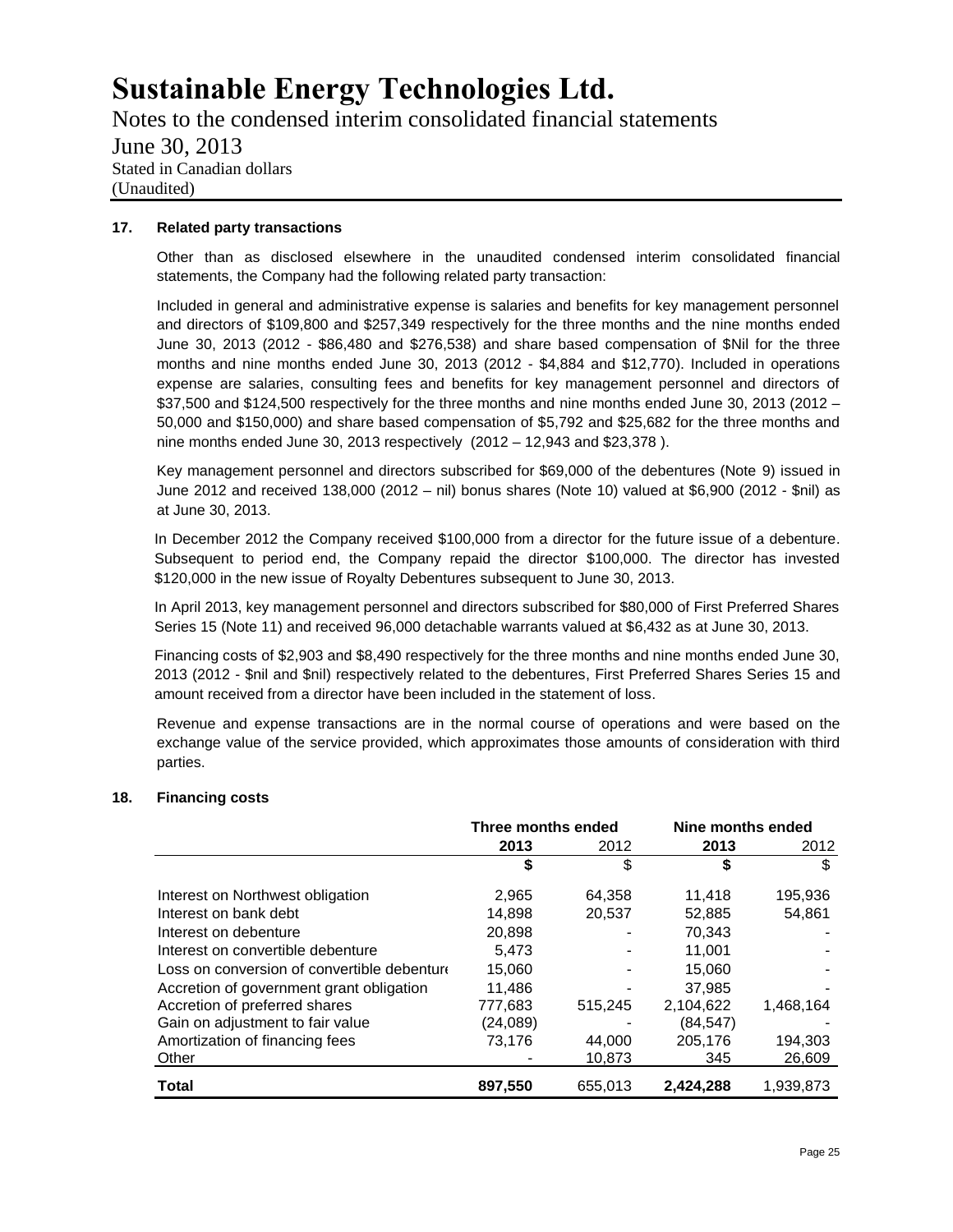Notes to the condensed interim consolidated financial statements June 30, 2013 Stated in Canadian dollars (Unaudited)

## **19. Personnel expenses**

|                 |         | Three months ended |         | Nine months ended |
|-----------------|---------|--------------------|---------|-------------------|
|                 | 2013    | 2012               | 2013    | 2012              |
|                 | \$      | \$                 |         | \$                |
| Wages           | 292,248 | 282,105            | 697,023 | 1,065,137         |
| <b>Benefits</b> | 27,379  | 23,781             | 62,966  | 89,960            |
| <b>Total</b>    | 319,627 | 305,886            | 759,989 | 1,155,097         |

## **20. Other income**

The Company agreed to sell a non-exclusive license during the quarter ended December 31, 2012, which allows the licensee to manufacture the Company's new STX inverter platform; however, the licensee has been unable to close on the purchase. As such, the licensee has forfeited a \$250,000 deposit which has been included in other income in the unaudited condensed interim consolidated statement of loss and comprehensive loss.

## **21. Supplemental information**

The changes in non-cash working capital for the three month and nine month periods ended June 30, 2013 and 2012 are as follows:

|                                          | Three months ended |            | Nine months ended |           |
|------------------------------------------|--------------------|------------|-------------------|-----------|
|                                          | 2013               | 2012       | 2013              | 2012      |
|                                          | \$                 | \$         | S                 | \$        |
| Operating activities                     |                    |            |                   |           |
| Decrease (increase) in assets            |                    |            |                   |           |
| Accounts receivable and advances         | (1,214)            | 208,266    | 490,999           | 136,127   |
| Prepaid expense and deposits             | 39,424             | (157, 495) | (51, 962)         | (27, 869) |
| Inventory                                | (133,787)          | 126,077    | (115, 906)        | 422,339   |
|                                          | (95, 577)          | 176.848    | 323,131           | 530,597   |
| Increase (decrease) in liabilities       |                    |            |                   |           |
| Accounts payable and accrued liabilities | 357,381            | 854,002    | 341,729           | 646,613   |
|                                          | 261,804            | 1.030.850  | 664,860           | 1,177,210 |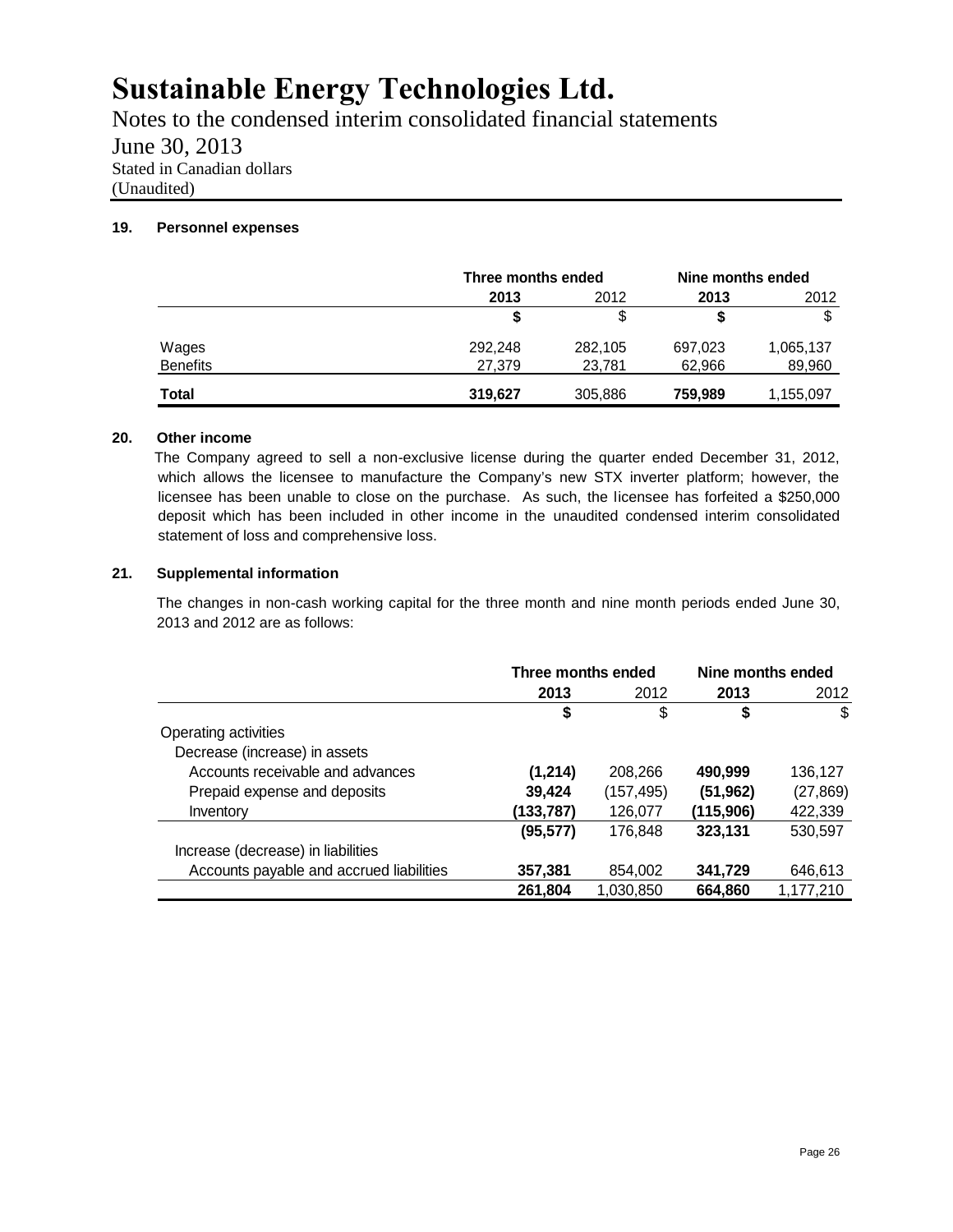Notes to the condensed interim consolidated financial statements June 30, 2013 Stated in Canadian dollars (Unaudited)

## **22. Commitments**

(a) At June 30, 2013, Sustainable Energy had commitments for premise, equipment leases, investor relation agreements, and software installation as follows:

|                            | <b>June 30,</b> |
|----------------------------|-----------------|
|                            | 2013            |
|                            | \$              |
| Less than one year         | 18,230          |
| Between one and five years | 312,000         |
| More than five years       | -               |
|                            | 330,230         |

- (b) Consulting services were provided in fiscal 1998 to the Company. Repayment including interest at an annual rate of 20% per year is contingent upon SEL achieving sales (\$Nil to date) or capital funding of \$2,000,000 US, \$342,000 US has been received to June 30, 2013. At June 30, 2013, the total contingent amount payable including accrued interest was approximately \$487,877 (\$472,978 US) (2012 - \$417,188, \$409,772 US).
- (c) There is a legal action for which the ultimate result cannot be ascertained at this time. Management does not expect the outcome of these proceedings to have a material effect on the financial position or results of operations.
- (d) The Company is party to an employment agreement with a director of the Company, under which payment of a portion of the director's compensation is contingent upon the Company realizing positive earnings for any one fiscal quarter before interest, taxes, depreciation and amortization, a change of control of the Company, liquidation or receivership of the Company or termination of the employment relationship. At June 30, 2013, the total contingent amount payable was approximately \$375,000 (2012 - \$225,000) and therefore, no amount has been included in accounts payable and accrued liabilities.

### **23. Segmented information**

*Geographic disclosures*

|                      | June 30, 2013   |         | June 30, 2012 |               |
|----------------------|-----------------|---------|---------------|---------------|
|                      | <b>Revenues</b> | Assets* | Revenues      | <b>Assets</b> |
|                      | \$              | S       | \$            |               |
| Canada               | 132,748         | 178.536 | 1,911,116     | 68,503        |
| <b>United States</b> | ۰               | 668,332 | ٠             | 1,215,681     |
| Europe               |                 |         | 503,512       | 2,128         |
| Total                | 132.748         | 846.868 | 2,414,628     | 1,286,312     |

\* *Assets refer to the Company's development costs and capital assets.*

#### *Major customers*

The Company had five customers where product sales were greater than 10% in the period. The customers had attributed sales of \$44,624, \$21,925, \$18,793, \$13,523 and \$13,009 respectively for the nine months ended June 30, 2013 (2012 – two customers, \$818,218 and \$718,029).